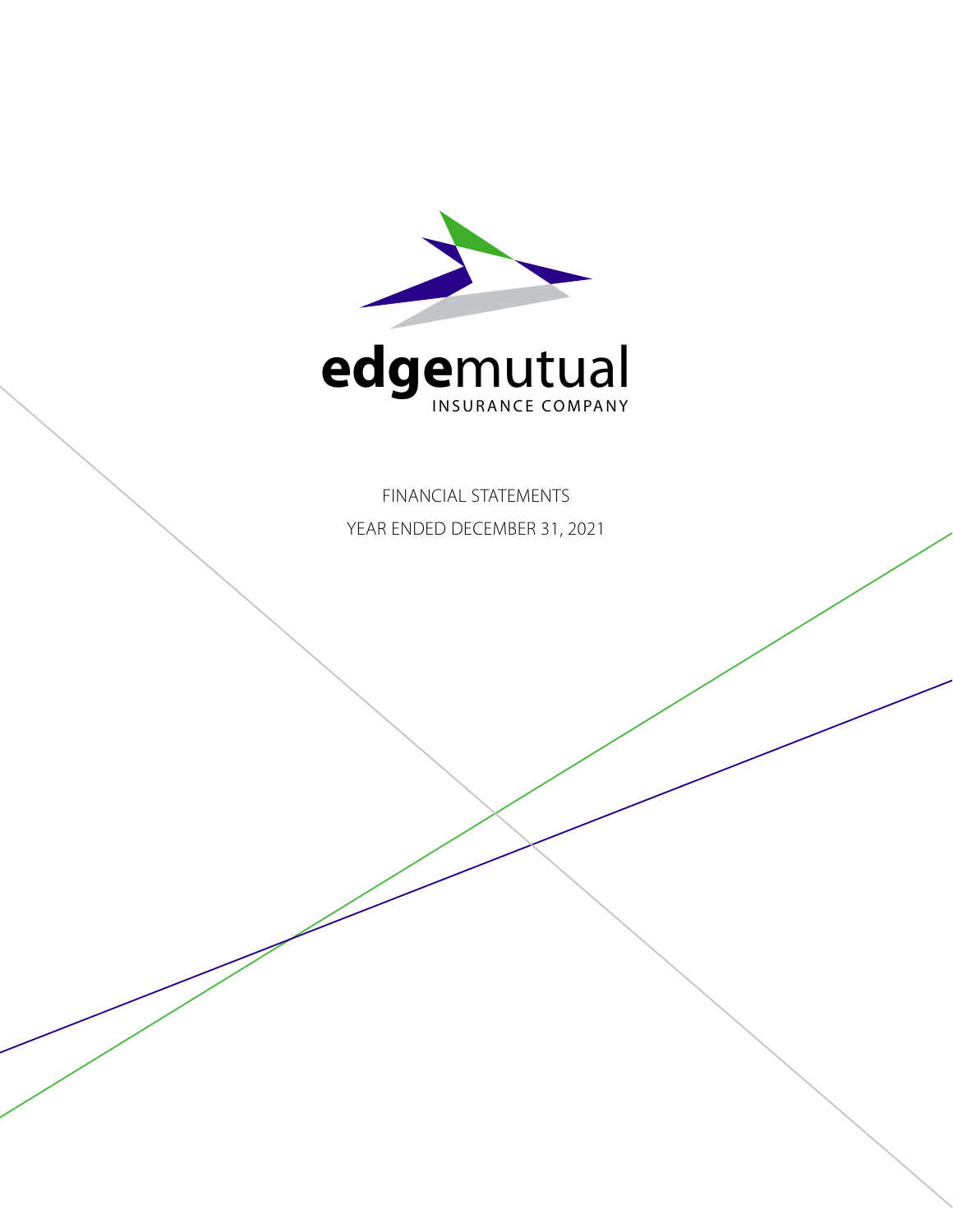

# **DECEMBER 31, 2021 CONTENTS**

|                                                                                                                                                                                                                                                                                                                                                                                                                                                                                                                                                                          | Page                                                                            |
|--------------------------------------------------------------------------------------------------------------------------------------------------------------------------------------------------------------------------------------------------------------------------------------------------------------------------------------------------------------------------------------------------------------------------------------------------------------------------------------------------------------------------------------------------------------------------|---------------------------------------------------------------------------------|
| <b>Management Responsibility for Financial Reporting</b>                                                                                                                                                                                                                                                                                                                                                                                                                                                                                                                 | 1                                                                               |
| <b>Independent Auditors' Report</b>                                                                                                                                                                                                                                                                                                                                                                                                                                                                                                                                      | $2 - 3$                                                                         |
| <b>Financial Statements</b>                                                                                                                                                                                                                                                                                                                                                                                                                                                                                                                                              |                                                                                 |
| <b>Financial Position</b>                                                                                                                                                                                                                                                                                                                                                                                                                                                                                                                                                | 4                                                                               |
| Statement of Comprehensive Income                                                                                                                                                                                                                                                                                                                                                                                                                                                                                                                                        | 5                                                                               |
| Statement of Policyholders' Equity                                                                                                                                                                                                                                                                                                                                                                                                                                                                                                                                       | 5                                                                               |
| <b>Statement of Cash Flows</b>                                                                                                                                                                                                                                                                                                                                                                                                                                                                                                                                           | 6                                                                               |
| <b>Explanatory Financial Notes</b>                                                                                                                                                                                                                                                                                                                                                                                                                                                                                                                                       |                                                                                 |
| Nature of Operations and Summary of Significant Accounting Policies<br>Critical Accounting Estimates and Judgements<br>Financial Instrument Classification<br><b>Investment Information</b><br>Property, Plant and Equipment and Intangible Assets<br><b>Insurance Contracts</b><br><b>Income Taxes</b><br>Gross Claims and Adjustment Expense<br>Other Operating and Administrative Expenses<br><b>Investment Income</b><br><b>Related Party Transactions</b><br>Capital Management<br>Financial Instrument and Insurance Risk Management<br><b>Retirement Benefits</b> | 7<br>11<br>11<br>12<br>15<br>16<br>21<br>21<br>21<br>22<br>22<br>23<br>23<br>27 |
| <b>Uncertainty Regarding COVID-19</b>                                                                                                                                                                                                                                                                                                                                                                                                                                                                                                                                    | 27                                                                              |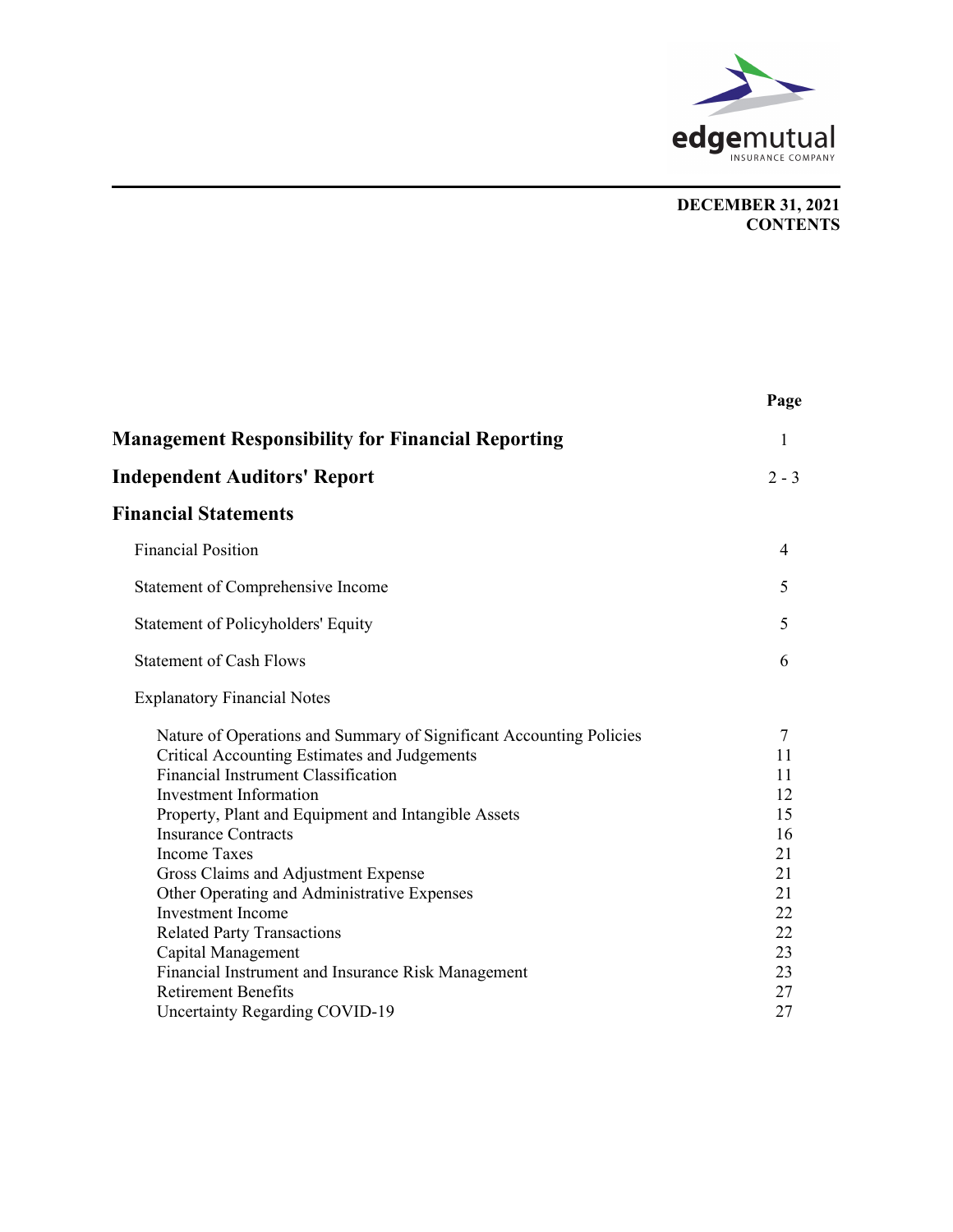

## **MANAGEMENT RESPONSIBILITY FOR FINANCIAL REPORTING DECEMBER 31, 2021**

The accompanying financial statements and all other information contained in this annual report are the responsibility of the management of Edge Mutual Insurance Company. The financial statements have been prepared by management in accordance with International Financial Reporting Standards including the accounting requirements of the Financial Services Regulatory Authority of Ontario and have been approved by the Board of Directors.

Preparation of financial information is an integral part of management's broader responsibilities for the ongoing operations of Edge Mutual Insurance Company, which includes adherence by all employees to the company's Code of Conduct. Management maintains a system of internal accounting controls to provide reasonable assurance that transactions are accurately recorded on a timely basis, are properly approved and result in reliable financial information. Such information also includes data based on management's best estimates and judgements.

The annual financial statements are reviewed and approved by the Audit Committee and the Board of Directors. In addition, the Audit Committee meets periodically with financial officers of Edge Mutual Insurance Company and the external auditors, and reports to the Board of Directors thereon.

The accompanying financial statements have been audited by Graham Mathew Professional Corporation, authorized to practise public accounting by the Chartered Professional Accountants of Ontario, who are engaged by the Board of Directors and whose appointment was ratified at the annual meeting of the policyholders. The auditors have access to the Audit Committee, without management present, to discuss the results of their work. Their report dated February 2, 2022 expresses their unmodified opinion on the Company's 2021 financial statements.

Celos Rodugues

Carlos Rodrigues, MBA, CPA, CMA, FCIP Mike Fortuna President/CEO Treasurer/CFO

my tat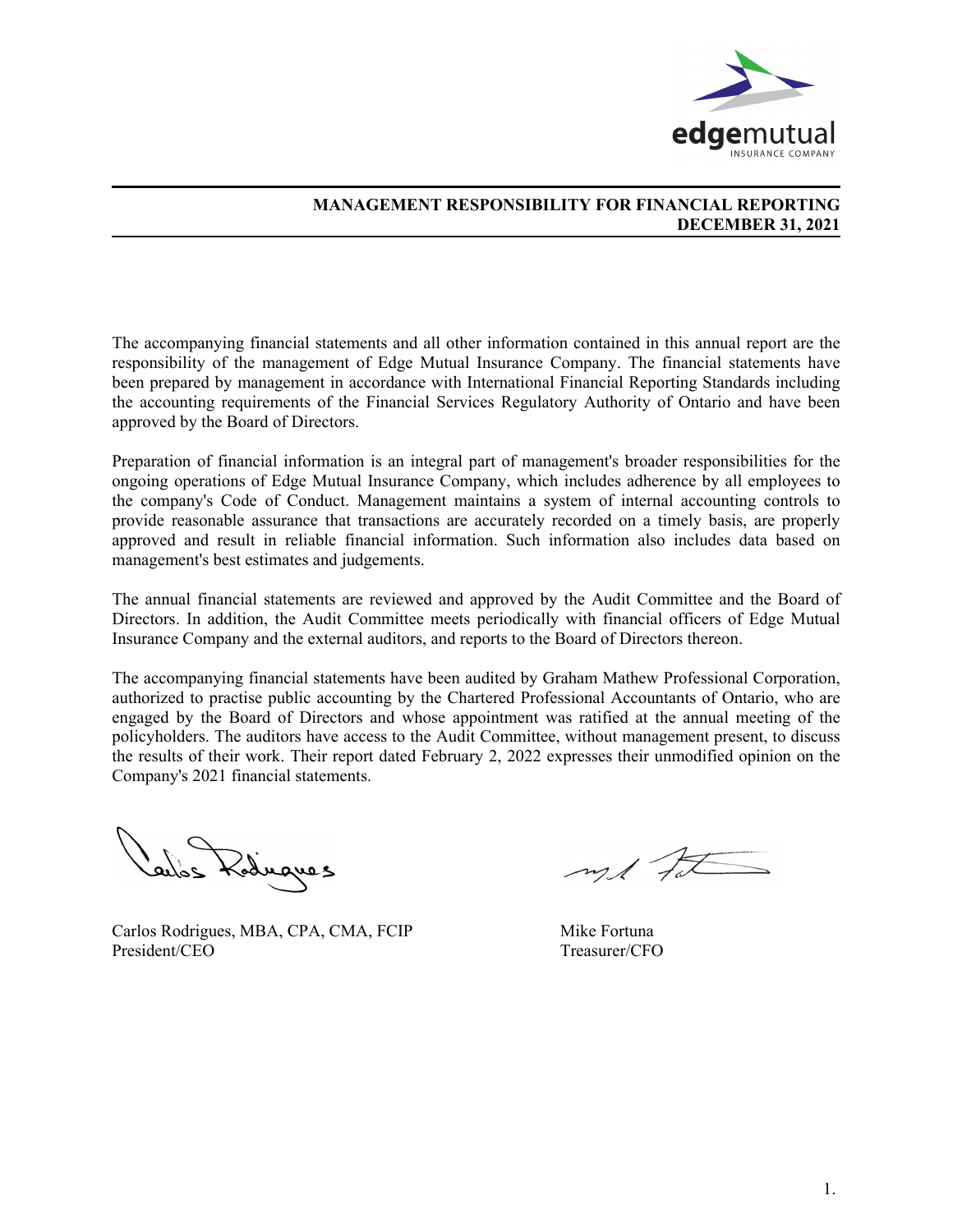

## **INDEPENDENT AUDITORS' REPORT**

To the Policyholders of **Edge Mutual Insurance Company**

#### **Opinion**

We have audited the accompanying financial statements of **Edge Mutual Insurance Company** (the Company), which comprise the statement of financial position as at December 31, 2021, and the statements of comprehensive income, policyholders' equity and cash flows for the year then ended, and notes to the financial statements, including a summary of significant accounting policies.

In our opinion, the accompanying financial statements present fairly, in all material respects, the financial position of the Company as at December 31, 2021, and its financial performance and its cash flows for the year then ended in accordance with International Financial Reporting Standards.

#### **Basis for Opinion**

We conducted our audit in accordance with Canadian generally accepted auditing standards. Our responsibilities under those standards are further described in the Auditors' Responsibilities for the Audit of the Financial Statements section of our report. We are independent of the Company in accordance with the ethical requirements that are relevant to our audit of the financial statements in Canada, and we have fulfilled our other ethical responsibilities in accordance with these requirements. We believe that the audit evidence we have obtained is sufficient and appropriate to provide a basis for our opinion.

#### **Responsibilities of Management and Those Charged with Governance for the Financial Statements**

Management is responsible for the preparation and fair presentation of these financial statements in accordance with International Financial Reporting Standards, and for such internal control as management determines is necessary to enable the preparation of financial statements that are free from material misstatement, whether due to fraud or error.

In preparing the financial statements, management is responsible for assessing the Company's ability to continue as a going concern, disclosing, as applicable, matters related to going concern and using the going concern basis of accounting unless the Board of Directors either intends to liquidate the Company or to cease operations, or has no realistic alternative but to do so.

Those charged with governance are responsible for overseeing the Company's financial reporting process.

#### **Auditors' Responsibilities for the Audit of the Financial Statements**

Our objectives are to obtain reasonable assurance about whether the financial statements as a whole are free from material misstatement, whether due to fraud or error, and to issue an auditors' report that includes our opinion. Reasonable assurance is a high level of assurance, but is not a guarantee that an audit conducted in accordance with Canadian generally accepted auditing standards will always detect a material misstatement when it exists. Misstatements can arise from fraud or error and are considered material if, individually or in the aggregate, they could reasonably be expected to influence the economic decisions of users taken on the basis of these financial statements.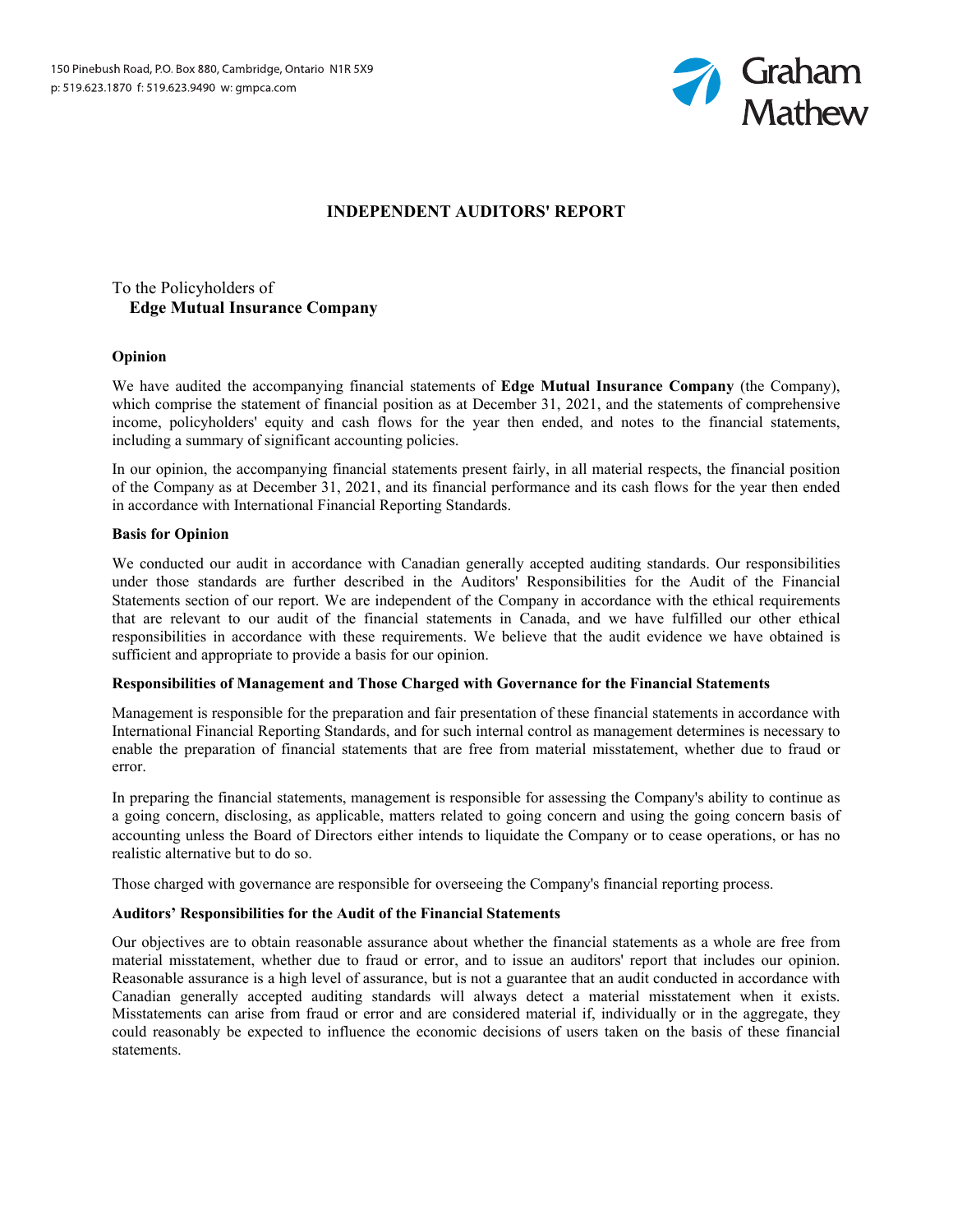## **INDEPENDENT AUDITORS' REPORT (CONTINUED)**

As part of an audit in accordance with Canadian generally accepted auditing standards, we exercise professional judgement and maintain professional skepticism throughout the audit. We also:

- Identify and assess the risks of material misstatement of the financial statements, whether due to fraud or error, design and perform audit procedures responsive to those risks, and obtain audit evidence that is sufficient and appropriate to provide a basis for our opinion. The risk of not detecting a material misstatement resulting from fraud is higher than for one resulting from error, as fraud may involve collusion, forgery, intentional omissions, misrepresentations, or the override of internal control.
- Obtain an understanding of internal control relevant to the audit in order to design audit procedures that are appropriate in the circumstances, but not for the purpose of expressing an opinion on the effectiveness of the Company's internal control.
- Evaluate the appropriateness of accounting policies used and the reasonableness of accounting estimates and related disclosures made by management.
- Conclude on the appropriateness of management's use of the going concern basis of accounting and, based on the audit evidence obtained, whether a material uncertainty exists related to events or conditions that may cast significant doubt on the Company's ability to continue as a going concern. If we conclude that a material uncertainty exists, we are required to draw attention in our auditors' report to the related disclosures in the financial statements or, if such disclosures are inadequate, to modify our opinion. Our conclusions are based on the audit evidence obtained up to the date of our auditors' report. However, future events or conditions may cause the Company to cease to continue as a going concern.
- Evaluate the overall presentation, structure and content of the financial statements, including the disclosures, and whether the financial statements represent the underlying transactions and events in a manner that achieves fair presentation.

We communicate with those charged with governance regarding, among other matters, the planned scope and timing of the audit and significant audit findings, including any significant deficiencies in internal control that we identify during our audit.

Graham Markew Bufessional Corporation

Cambridge, Ontario

February 2, 2022 Chartered Professional Accountants, authorized to practise public accounting by the Chartered Professional Accountants of Ontario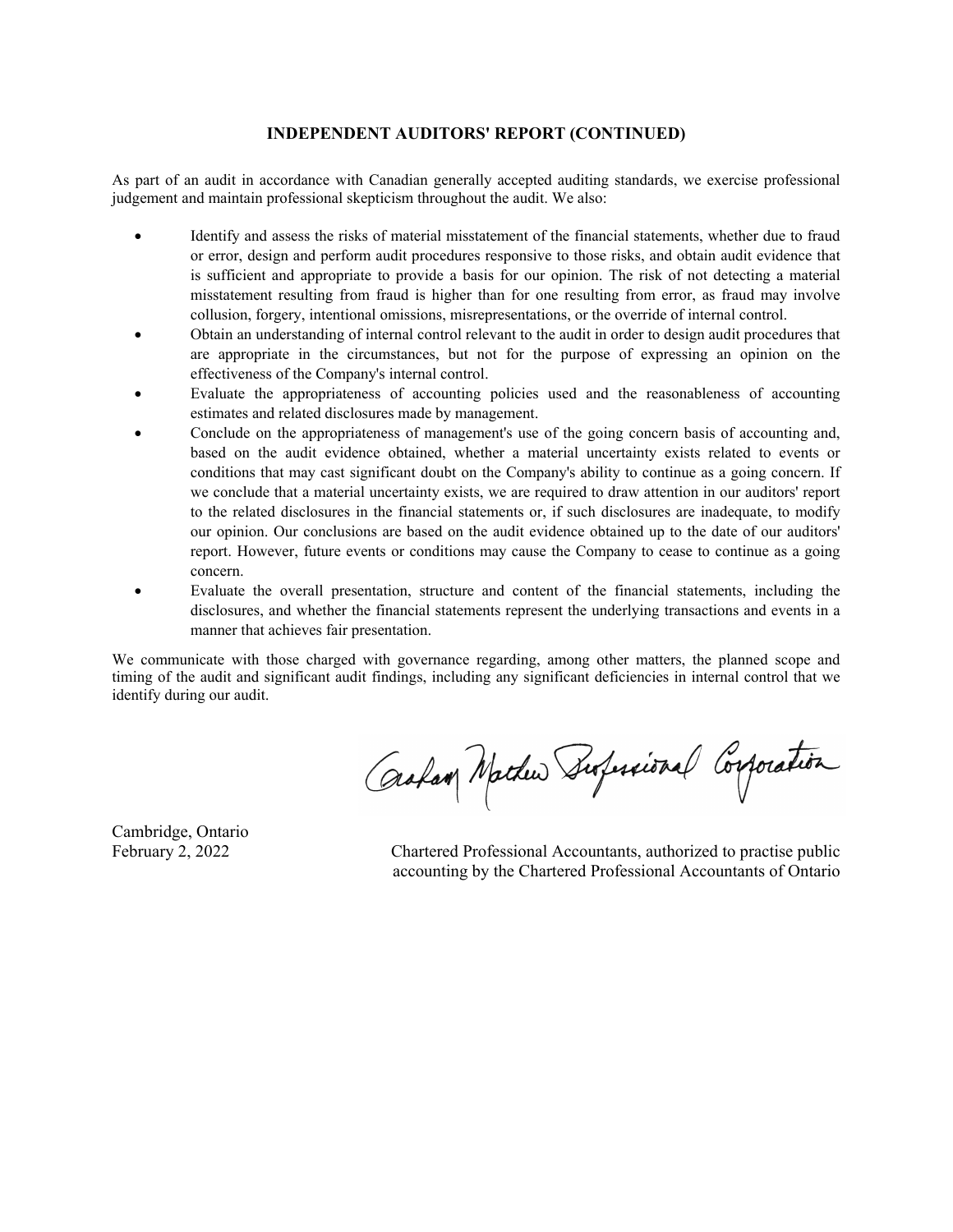

# **FINANCIAL POSITION DECEMBER 31, 2021**

|                                                                                                                                                                                                                                                                                                                                                                               | 2021<br>\$                                                                                                                            | 2020<br>\$                                                                                                                             |
|-------------------------------------------------------------------------------------------------------------------------------------------------------------------------------------------------------------------------------------------------------------------------------------------------------------------------------------------------------------------------------|---------------------------------------------------------------------------------------------------------------------------------------|----------------------------------------------------------------------------------------------------------------------------------------|
| <b>ASSETS</b>                                                                                                                                                                                                                                                                                                                                                                 |                                                                                                                                       |                                                                                                                                        |
| Cash<br>Investments (notes 3 and 4)<br>Due from policyholders<br>Due from Facility Association<br>Investment income accrued (note 3)<br>Due from reinsurer (note 6)<br>Reinsurer's share of provision for<br>unpaid claims (note 6)<br>Deferred policy acquisition expenses (note 6)<br>Deferred income taxes<br>Property, plant and equipment and intangible assets (note 5) | 13,658,996<br>40,071,428<br>11,215,685<br>181,686<br>95,006<br>156,321<br>5,265,138<br>3,770,205<br>61,000<br>3,450,031<br>77,925,496 | 15,279,252<br>32,255,458<br>10,039,386<br>145,424<br>76,443<br>108,405<br>7,261,868<br>3,290,725<br>123,000<br>3,305,499<br>71,885,460 |
|                                                                                                                                                                                                                                                                                                                                                                               |                                                                                                                                       |                                                                                                                                        |
| <b>LIABILITIES</b>                                                                                                                                                                                                                                                                                                                                                            |                                                                                                                                       |                                                                                                                                        |
| Provision for unpaid claims (note 6)<br>Unearned premiums (note 6)<br>Accounts payable and accrued liabilities<br>Income taxes payable                                                                                                                                                                                                                                        | 22,376,172<br>20,615,734<br>2,354,726<br>132,078                                                                                      | 23,276,169<br>18,118,571<br>1,452,194<br>1,358,611                                                                                     |
|                                                                                                                                                                                                                                                                                                                                                                               | 45,478,710                                                                                                                            | 44,205,545                                                                                                                             |
| POLICYHOLDERS' EQUITY                                                                                                                                                                                                                                                                                                                                                         |                                                                                                                                       |                                                                                                                                        |
| Policyholders' equity (page 5)                                                                                                                                                                                                                                                                                                                                                | 32,446,786<br>77,925,496                                                                                                              | 27,679,915<br>71,885,460                                                                                                               |

# **APPROVED BY THE BOARD:**

ALHold  $\angle$ 

Al Hiddema, Chair

Richard Wright, First Vice-Chair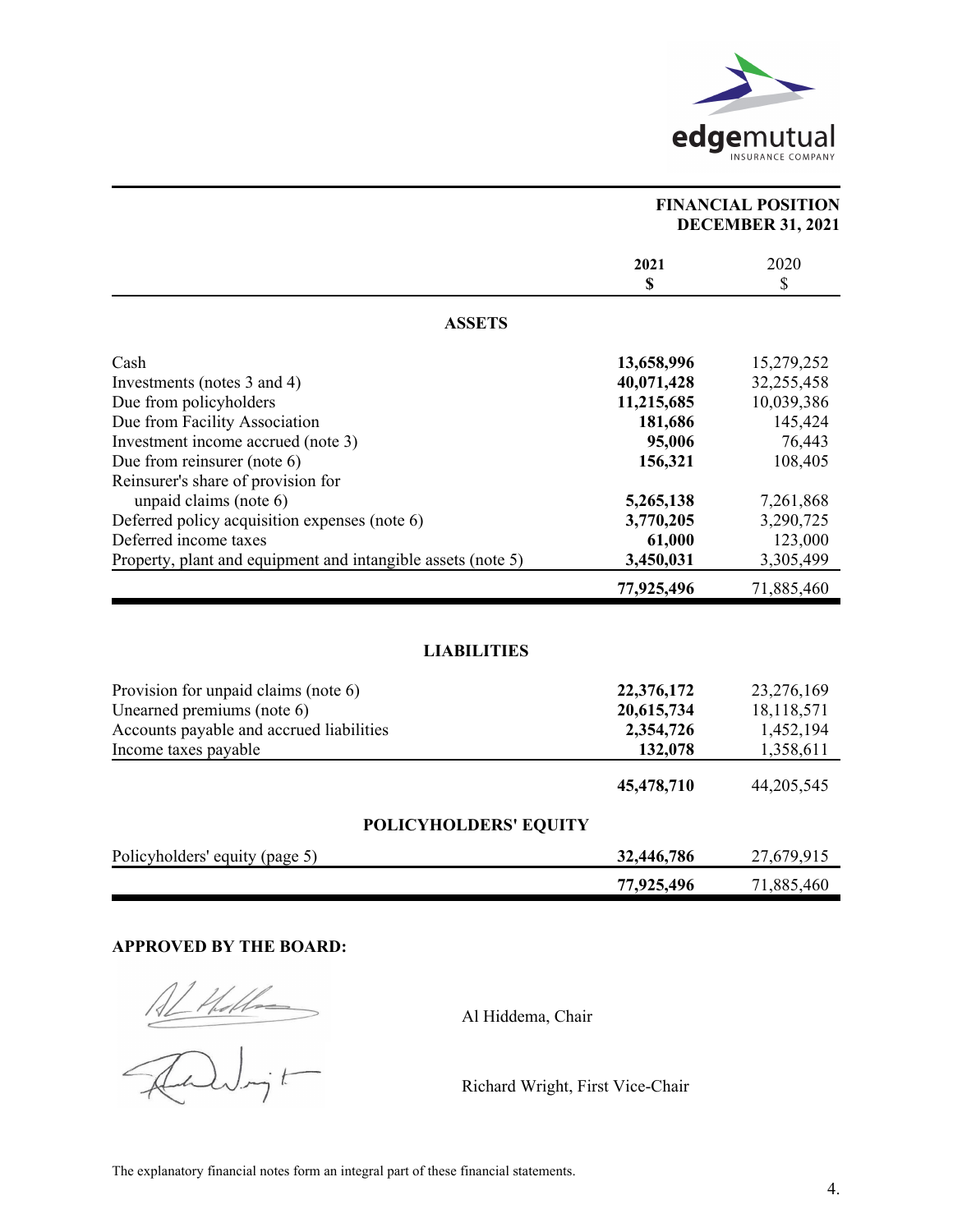

## **STATEMENT OF COMPREHENSIVE INCOME YEAR ENDED DECEMBER 31, 2021**

| \$<br>40,208,306<br>5,759,035<br>2,497,163<br>8,256,198<br>31,952,108<br>467,562<br>32,419,670 | 35,688,382<br>5,343,238<br>1,429,876<br>6,773,114<br>28,915,268<br>424,316<br>29,339,584 |
|------------------------------------------------------------------------------------------------|------------------------------------------------------------------------------------------|
|                                                                                                |                                                                                          |
|                                                                                                |                                                                                          |
|                                                                                                |                                                                                          |
|                                                                                                |                                                                                          |
|                                                                                                |                                                                                          |
|                                                                                                |                                                                                          |
|                                                                                                |                                                                                          |
|                                                                                                |                                                                                          |
|                                                                                                |                                                                                          |
|                                                                                                | 16,598,827                                                                               |
| 102,466                                                                                        | 2,504,588)                                                                               |
| 16,473,406                                                                                     | 14,094,239                                                                               |
|                                                                                                |                                                                                          |
|                                                                                                | 6,702,528                                                                                |
| 4,619,864                                                                                      | 3,895,825                                                                                |
|                                                                                                | 10,598,353                                                                               |
|                                                                                                |                                                                                          |
|                                                                                                | 4,646,992<br>1,321,002                                                                   |
|                                                                                                |                                                                                          |
| 6,319,560                                                                                      | 5,967,994                                                                                |
|                                                                                                |                                                                                          |
| 1,490,689)                                                                                     | 1,358,611)                                                                               |
|                                                                                                | 139,000)                                                                                 |
| 1,552,689)                                                                                     | 1,497,611)                                                                               |
| 4,766,871                                                                                      | 4,470,383                                                                                |
|                                                                                                | 16,370,940<br>8,333,410<br>12,953,274<br>2,992,990<br>3,326,570<br>62,000)               |

# **STATEMENT OF POLICYHOLDERS' EQUITY YEAR ENDED DECEMBER 31, 2021**

| Balance at beginning of year                          | 27,679,915 | 23, 209, 532 |
|-------------------------------------------------------|------------|--------------|
| Net income, being total comprehensive income for year | 4,766,871  | 4,470,383    |
| <b>Balance at end of year</b>                         | 32,446,786 | 27,679,915   |

The explanatory financial notes form an integral part of these financial statements.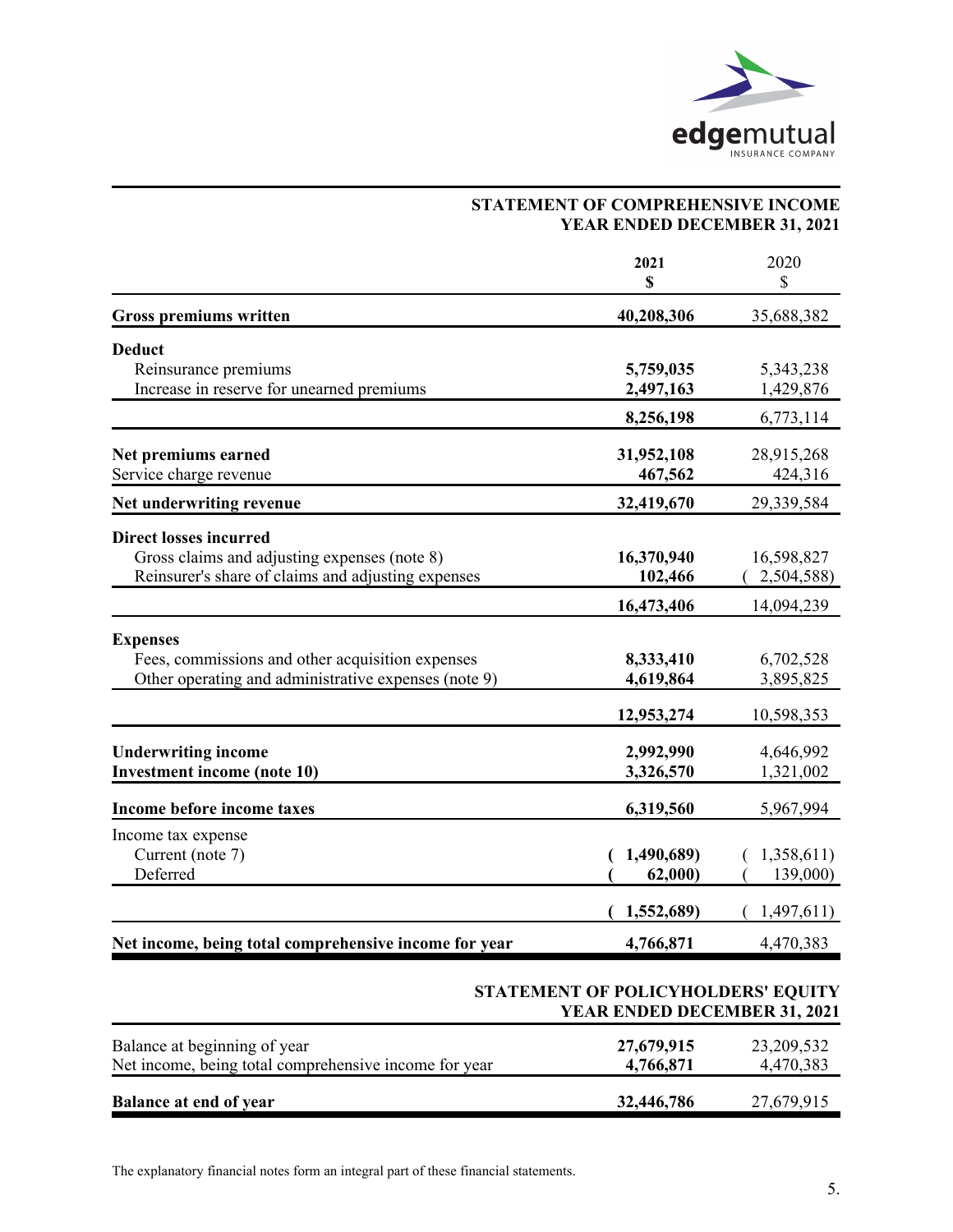

# **STATEMENT OF CASH FLOWS YEAR ENDED DECEMBER 31, 2021**

|                                                   | 2021<br>$\mathbf S$ | 2020<br>$\mathbb{S}$ |
|---------------------------------------------------|---------------------|----------------------|
| Cash flows from operating activities:             |                     |                      |
| Net income, being total comprehensive             |                     |                      |
| income for year                                   | 4,766,871           | 4,470,383            |
| Items not involving cash:                         |                     |                      |
| Amortization of bond discounts                    | 6,656<br>€          | 2,331)               |
| Depreciation and amortization                     | 380,789             | 286,247              |
| Deferred income taxes                             | 62,000              | 139,000              |
| Gain on disposal of investments                   | 383,991)            | 715,420)             |
| Unrealized losses (gains) on investments          | 2,190,370)          | 23,709               |
|                                                   | 2,628,643           | 4,201,588            |
| Net change in non-cash working capital            |                     |                      |
| balances relating to operations:                  |                     |                      |
| Amounts receivable                                | 1,279,040           | 514,235)             |
| Reinsurer's share of provision for unpaid claims  | 1,996,730           | 326,992)             |
| Deferred policy acquisition expenses              | 479,480)            | 289,106)             |
| Accounts payable and accrued liabilities          | 902,532             | 847,199              |
| Income taxes payable                              | 1,226,533)          | 1,358,611            |
| Provision for unpaid claims                       | 899,997)            | 1,335,435            |
| Unearned premiums                                 | 2,497,163           | 1,429,876            |
|                                                   | 4,140,018           | 8,042,376            |
| <b>Cash flows from investment activities:</b>     |                     |                      |
| Sale of investments                               | 5,295,385           | 15,431,083           |
| Purchase of investments                           | 10,530,338)         | (15,959,977)         |
| Net additions to property plant and equipment and |                     |                      |
| intangible assets                                 | 525,321)            | 105,845)             |
|                                                   | 5,760,274)          | 634,739              |
| Net increase (decrease) in cash                   | 1,620,256           | 7,407,637            |
|                                                   |                     |                      |
| Cash position, beginning of year                  | 15,279,252          | 7,871,615            |
| Cash position, end of year (note 3)               | 13,658,996          | 15,279,252           |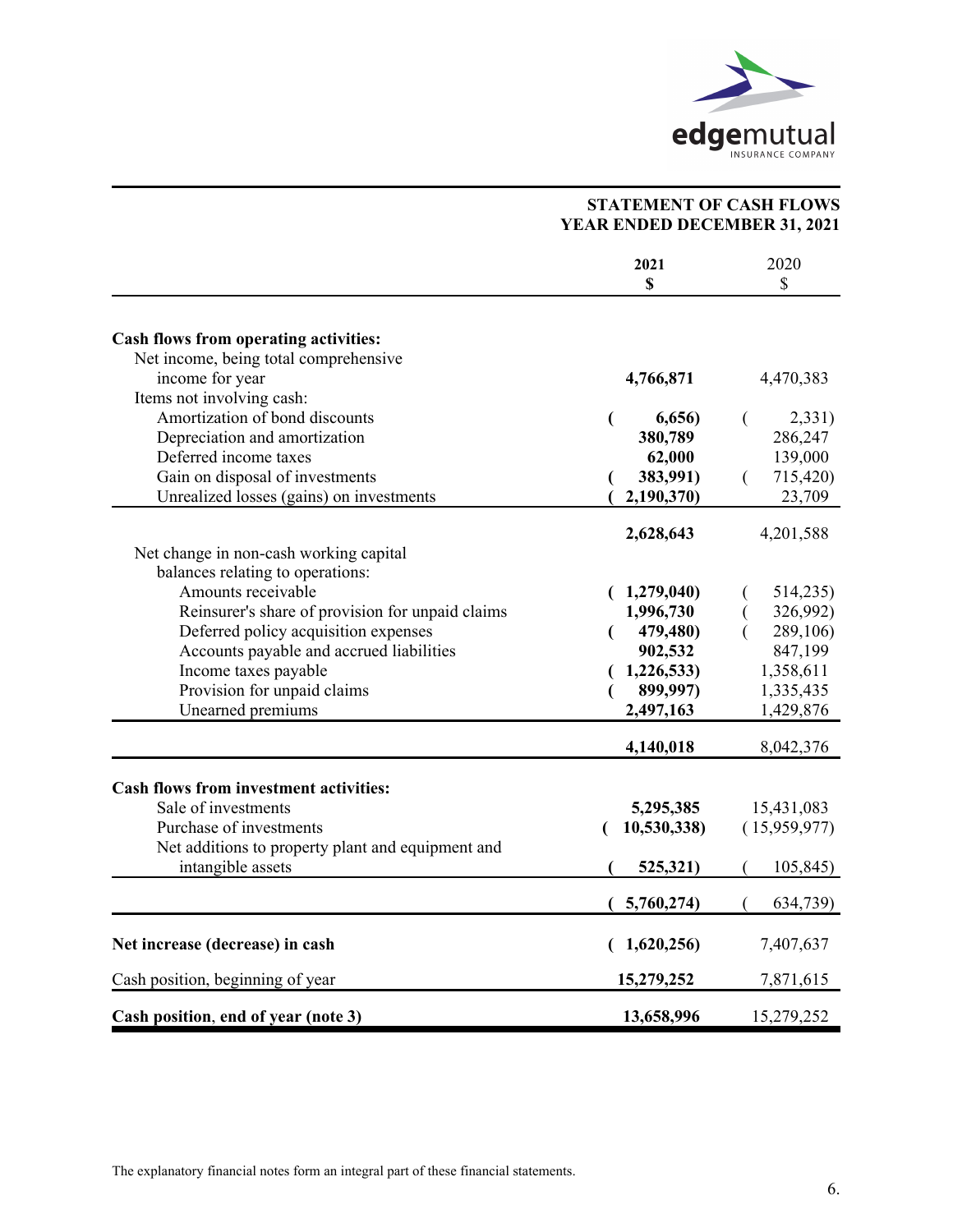

## **1. Nature of Operations and Summary of Significant Accounting Policies**

(a) Reporting entity

Edge Mutual Insurance Company (the Company) is incorporated under the laws of Ontario and is subject to the Ontario Insurance Act. It is licensed to write property, liability, automobile and farmers' accident insurance in Ontario. The Company's head office is located at 103 Wellington Street South, Drayton, Ontario.

The Company is subject to rate regulation in the automobile business that it writes. Before automobile insurance rates can be changed, a rate filing is prepared as a combined filing for most Ontario Farm Mutuals. The rate filing must include actuarial justification for rate changes in excess of 5%. For rate filings that are 5% or under an actuarial justification is not required under most circumstances. All rate filings are approved or denied by the Financial Services Regulatory Authority of Ontario. Rate regulation may affect the automobile revenues that are earned by the Company. The actual impact of rate regulation would depend on the competitive environment at the time.

These financial statements have been authorized for issue by the Board of Directors on January 28, 2022.

(b) Basis of presentation

These financial statements have been prepared in accordance with International Financial Reporting Standards (IFRS) as issued by the International Accounting Standards Board (the IASB).

These financial statements were prepared on a historical cost basis except for those financial assets and financial liabilities that have been measured at fair value.

The Company's functional and presentation currency is the Canadian dollar. The financial statements are presented in Canadian dollars.

The preparation of financial statements in compliance with IFRS requires management to make certain critical accounting estimates. It also requires management to exercise judgement in applying the Company's accounting policies. The areas involving a higher degree of judgement or complexity, or areas where assumptions and estimates are significant to the financial statements are disclosed in note 2.

(c) Insurance contracts

In accordance with IFRS 4, Insurance Contracts, the Company has continued to apply the accounting policies it applied in accordance with pre-changeover Canadian GAAP.

Balances arising from insurance contracts primarily include unearned premiums, provisions for unpaid claims and adjustment expenses, the reinsurer's share of unpaid claims and adjustment expenses, deferred policy acquisition expenses, and salvage and subrogation recoverable.

(i) Premiums and unearned premiums

Premiums written comprise the premiums on contracts incepting in the financial year. Premiums written are stated gross of commissions payable to brokers and exclusive of taxes levied on premiums. The Company earns premium income evenly over the term of the insurance policy generally using the pro rata method. The portion of the premium related to the unexpired portion of the policy at the end of the fiscal year is reflected in unearned premiums.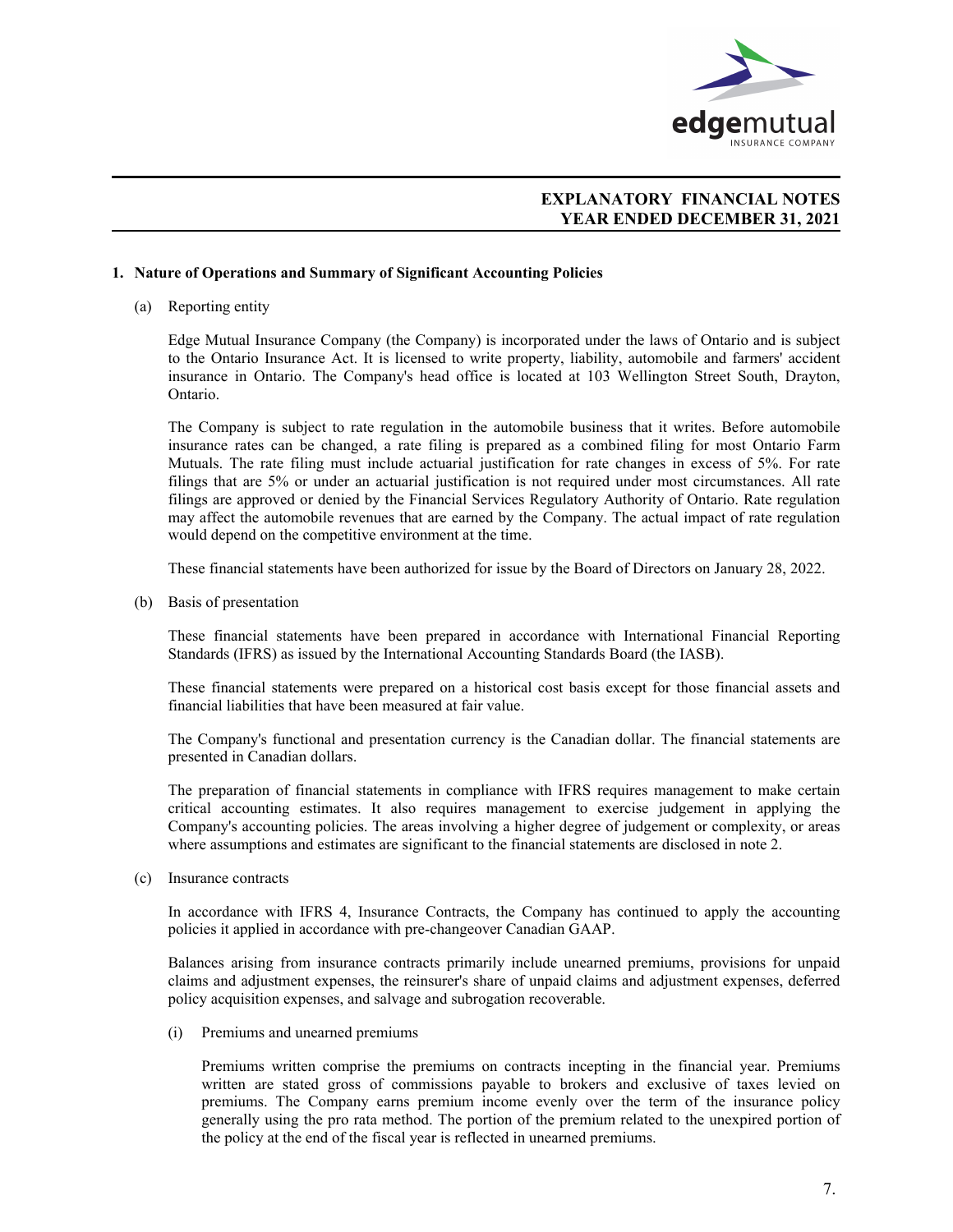

#### **1. Nature of Operations and Summary of Significant Accounting Policies (Continued)**

- (c) Insurance contracts (continued)
	- (ii) Deferred policy acquisition expenses

Acquisition costs are comprised primarily of brokers' commissions. These costs are deferred and amortized over the terms of the related policies to the extent that they are considered to be recoverable from unearned premiums, after considering the related anticipated claims and expenses.

(iii) Provisions for unpaid claims and adjustment expenses

Individual loss estimates are provided on each claim reported. In addition, provisions are made for adjustment expenses, changes in reported claims and for claims incurred but not reported, based on past experience and business in force. The estimates are regularly reviewed and updated, and any resulting adjustments are included in current income.

Claim liabilities are carried on an undiscounted basis.

(iv) Liability adequacy test

As required, the Company performs a liability adequacy test on its insurance liabilities less deferred policy acquisition expenses to ensure the carrying value is adequate, using current estimates of future cash flows, taking into account the relevant investment return. If that assessment shows that the carrying amount of the liabilities is inadequate, any deficiency is recognized as an expense to the statement of comprehensive income initially by writing off the deferred policy acquisition expense and subsequently by recognizing an additional claims liability for claims provisions.

(v) Reinsurer's share of provisions for unpaid claims and adjustment expenses

The Company enters into reinsurance contracts in the normal course of business in order to limit potential losses arising from certain exposures. Reinsurance premiums are accounted for in the same period as the related premiums for the direct insurance business being reinsured. Reinsurance liabilities, comprised of premiums payable for the purchase of reinsurance contracts, are included in accounts payable and accrued liabilities and are recognized as an expense when due.

Expected reinsurance recoveries on unpaid claims and adjustment expenses are recognized as assets at the same time and using principles consistent with the Company's method for establishing the related liability.

Reinsurance premiums ceded and reinsurance recoveries on losses incurred are recorded as reductions of the respective income and expense accounts. A contingent liability exists with respect to reinsurance ceded which could become a liability of the Company in the event that the reinsurer might be unable to meet its obligation under the reinsurance agreements. The Company ascertained that no loss allowance is necessary at December 31 for expected credit losses on reinsurance receivables.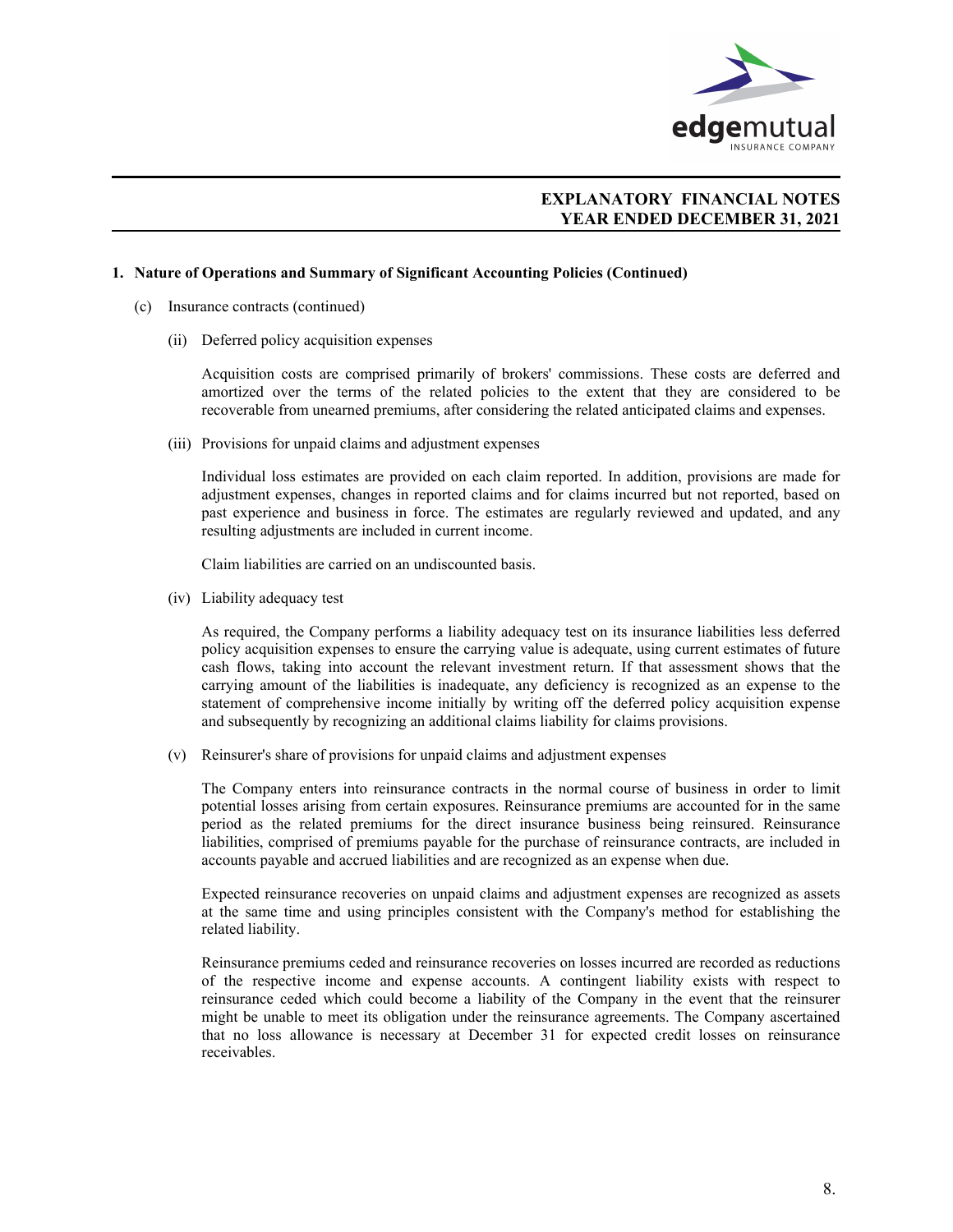

## **1. Nature of Operations and Summary of Significant Accounting Policies (Continued)**

- (c) Insurance contracts (continued)
	- (vi) Salvage and subrogation recoverable

In the normal course of business, the Company obtains the ownership of damaged property, which they resell to various salvage operations. Unsold property is valued at its estimated net realizable value.

Where the Company indemnifies policyholders against a liability claim, it acquires rights to subrogate its claim against other parties. These claims are reflected at amounts expected to be received from the subrogated parties net of related costs.

(vii) Refund from premium

Under the discretion of the Board of Directors, the Company may declare a refund to its policyholders based on the premiums paid in the fiscal period. This refund is recognized as a reduction of revenue in the period for which it is declared. No refund was declared in fiscal 2021 or 2020.

(d) Structured settlements, Fire Mutual Guarantee Fund and financial guarantee contracts

The Company enters into annuity agreements with various life insurance companies to provide for fixed and recurring payments to claimants. Under such arrangements, the Company's liability to its claimants is substantially transferred, although the Company remains exposed to the credit risk that life insurers fail to fulfill their obligations.

The Company is a member of the Fire Mutual Guarantee Fund ("the Fund"). The Fund was established to provide payment of outstanding policyholders' claims if a member company becomes insolvent. As a result, the Company may be required to contribute assets to their proportionate share in meeting this objective.

These exposures represent financial guarantee contracts. The Company accounts for financial guarantee contracts in accordance with IFRS 4, Insurance Contracts.

(e) Financial instruments

The Company measures its financial assets at either fair value through profit or loss (FVTPL) or amortized cost.

A financial asset is measured at amortized cost if it is held within a business model whose objective is to hold assets to collect contractual cash flows, and the contractual terms of the financial asset give rise on specified dates to cash flows that are solely payments of principal and interest on the principal amount outstanding. Financial assets measured at amortized cost include certain amounts receivable, guaranteed investment certificates and bonds, and are measured initially at fair value plus directly attributable transaction costs.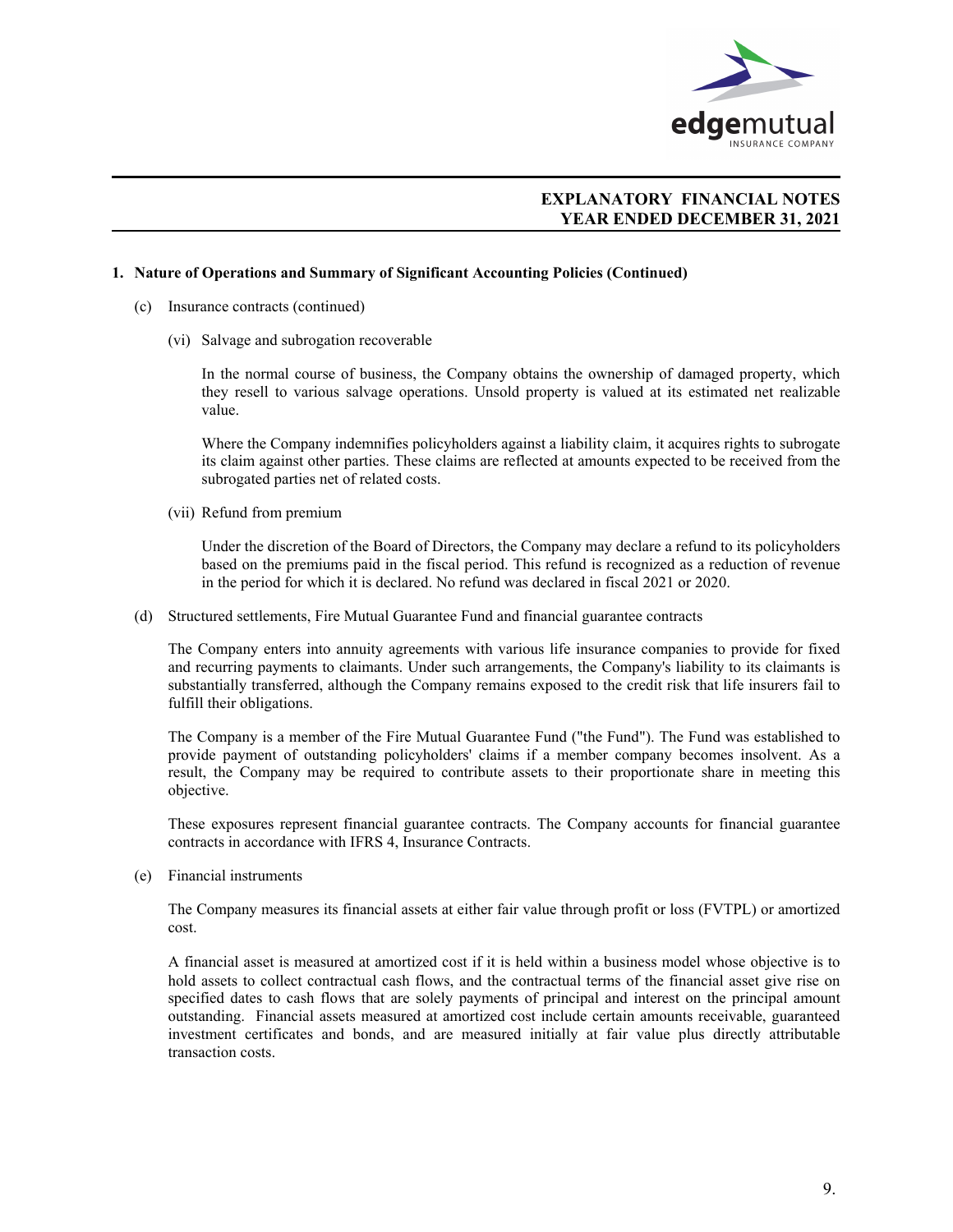

#### **1. Nature of Operations and Summary of Significant Accounting Policies (Continued)**

(e) Financial instruments (continued)

All other financial assets not meeting the criteria described above to be measured at amortized cost are measured at FVTPL. Financial assets measured at FVTPL are initially measured at fair value with directly attributable transaction costs recognized in profit or loss.

Financial liabilities are initially measured at fair value net of any transaction costs directly attributable to the issuance of the instrument, and are subsequently carried at amortized cost using the effective interest rate method.

(f) Impairment of financial instruments

The Company is required to recognize loss allowances for expected credit losses (ECLs) on financial assets measured at amortized cost.

The credit risk for amounts receivable and investments is determined to be low, therefore the Company measures the loss allowance as the portion of ECLs that result from default events that are possible within the twelve months after the reporting date.

The Company has determined that there are no material twelve-month ECLs on its guaranteed investment certificates or bonds, therefore no loss allowance is recorded for these investments.

(g) Facility Association

As a member of the Facility Association, the Company records its proportionate share of the Association's revenue, expenses, unearned premiums and provision for unpaid claims.

(h) Income taxes

Income tax expense comprises current and deferred tax. Current tax and deferred tax are recognized in net income except to the extent that it relates to a business combination, or items recognized directly in policyholders' equity.

Current income taxes are recognized for the estimated income taxes payable or receivable on taxable income or loss for the current year and any adjustment to income taxes payable in respect of previous years. Current income taxes are determined using tax rates and tax laws that have been enacted or substantively enacted by the year-end date.

Deferred tax assets and liabilities are recognized where the carrying amount of an asset or liability differs from its tax base. The amount is determined using tax rates and tax laws that have been enacted or substantively enacted by the year-end date and are expected to apply when the liabilities / (assets) are settled / (recovered).

(i) Pension plan

The Company participates in a multi-employer defined benefit pension plan, however, sufficient information is not available to use defined benefit accounting. Therefore, the Company accounts for the plan as if it were a defined contribution plan, recognizing contributions as an expense in the year to which they relate.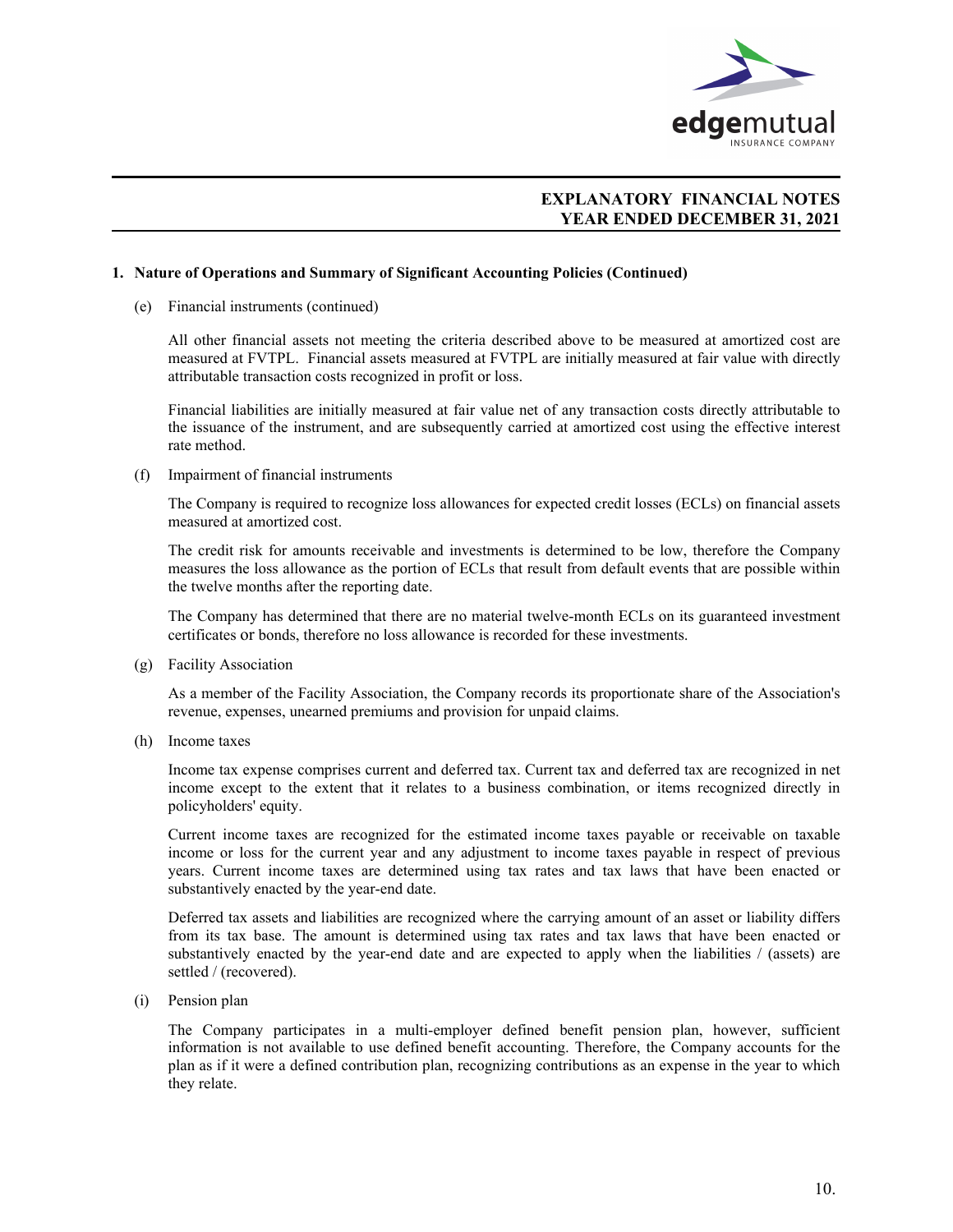

## **1. Nature of Operations and Summary of Significant Accounting Policies (Continued)**

(j) Standards, amendments and interpretations not yet effective

Certain new standards, amendments and interpretations have been published that are mandatory for the Company's accounting periods beginning on or after January 1, 2022 or later periods that the Company has decided not to adopt early.

Of those new standards, interpretations and amendments that are not yet effective, IFRS 17 Insurance Contracts is expected to have a material impact on the Company's financial statements in the period of initial application.

• IFRS 17 Insurance Contracts supersedes IFRS 4 Insurance Contracts. IFRS 17 establishes the principles for the recognition, measurement, presentation and disclosure of insurance contracts. IFRS 17 requires entities to measure insurance contract liabilities using updated estimates and assumptions that reflect the timing of cash flows and any uncertainty relating to insurance contracts. Additionally, IFRS 17 requires entities to recognize profits as it delivers insurance services. The effective date for IFRS 17 is January 1, 2023. The Company has not yet determined the impact of adoption, however it is expected to significantly impact the overall financial statements.

#### **2. Critical Accounting Estimates and Judgements**

The preparation of these financial statements in conformity with IFRS requires management to make certain critical estimates. It also requires management to exercise judgement in applying the Company's accounting policies. The areas involving critical judgements and estimates in applying accounting policies that have the most significant risk of causing material adjustment to the carrying amounts of assets and liabilities recognized in the financial statements within the next financial year include primarily the calculation and determination of unpaid claims and the related reinsurer's share (note 6).

#### **3. Financial Instrument Classification**

The carrying amount of the Company's financial instruments by classification is as follows:

| <b>December 31, 2021</b>  | Fair value<br>through profit<br>and loss<br>S | Amortized<br>cost<br>S | Total<br>S |
|---------------------------|-----------------------------------------------|------------------------|------------|
| Cash                      | 13,658,996                                    |                        | 13,658,996 |
| Investments (note 4)      | 22,866,303                                    | 17,205,125             | 40,071,428 |
| Amounts receivable        |                                               | 11,553,692             | 11,553,692 |
| Investment income accrued |                                               | 95,006                 | 95,006     |
| Amounts payable           |                                               | 2,354,726)             | 2,354,726) |
|                           | 36,525,299                                    | 26,499,097             | 63,024,396 |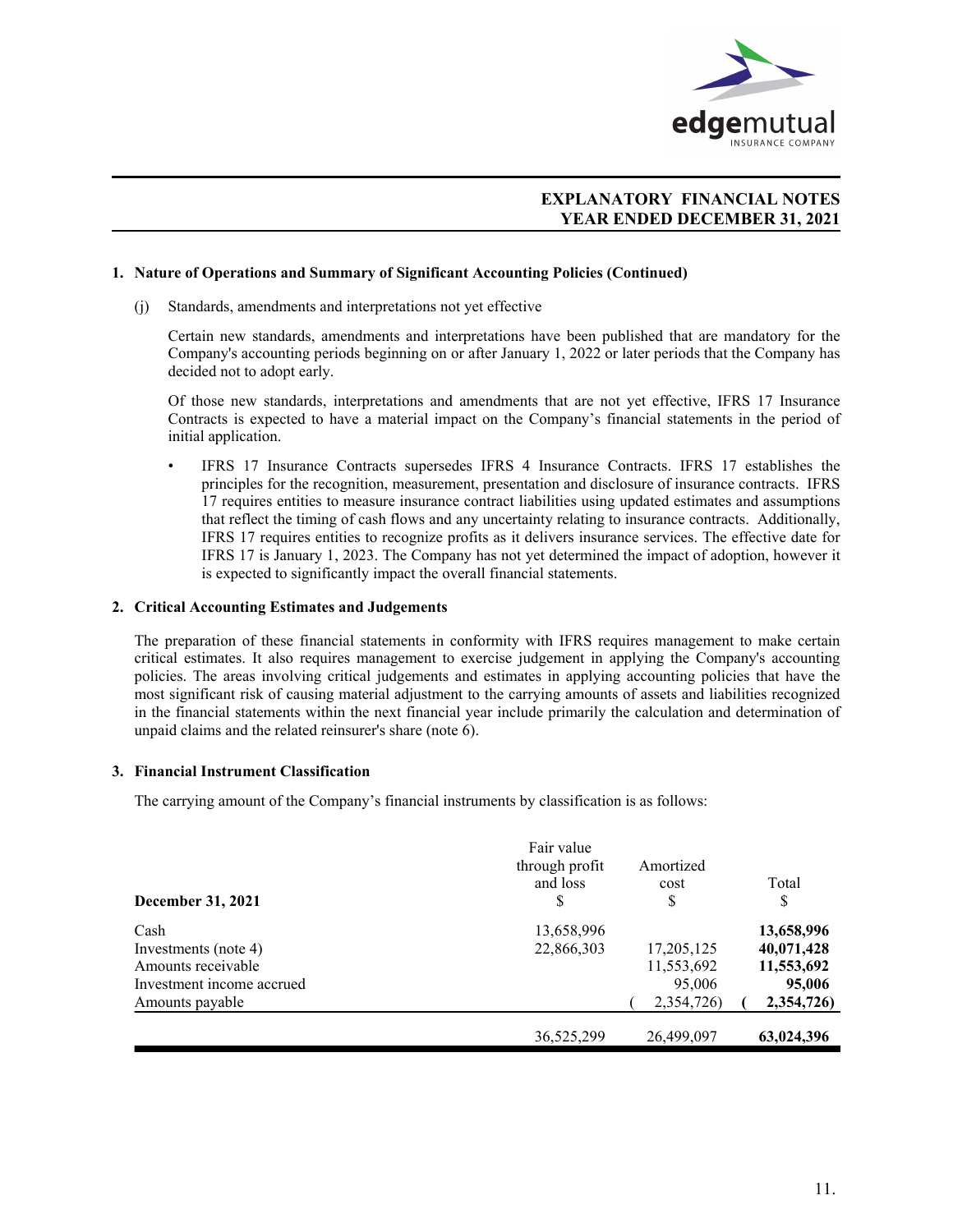

## **3. Financial Instrument Classification (Continued)**

| <b>December 31, 2020</b>  | Fair value<br>through profit<br>and loss<br>\$ | Amortized<br>Cost<br>\$ | Total<br>\$ |
|---------------------------|------------------------------------------------|-------------------------|-------------|
| Cash                      | 15,279,252                                     |                         | 15,279,252  |
| Investments (note 4)      | 17,764,665                                     | 14,490,793              | 32,255,458  |
| Amounts receivable        |                                                | 10,293,215              | 10,293,215  |
| Investment income accrued |                                                | 76,443                  | 76,443      |
| Amounts payable           |                                                | 1,452,194)              | 1,452,194)  |
|                           |                                                |                         |             |
|                           | 33,043,917                                     | 23,408,257              | 56,452,174  |

## **4. Investment Information**

The carrying value of investments as at December 31 is as follows:

|                                                                   | 2021<br>S  | 2020<br>S  |
|-------------------------------------------------------------------|------------|------------|
| Bonds (at cost)                                                   | 13,915,125 | 10,550,793 |
| Guaranteed investment certificates and Fire Mutual guarantee fund | 3,352,156  | 3,995,844  |
| Equities                                                          | 7,838,529  | 5,264,506  |
| Mutual funds                                                      | 14,965,618 | 12,444,315 |
|                                                                   | 40,071,428 | 32,255,458 |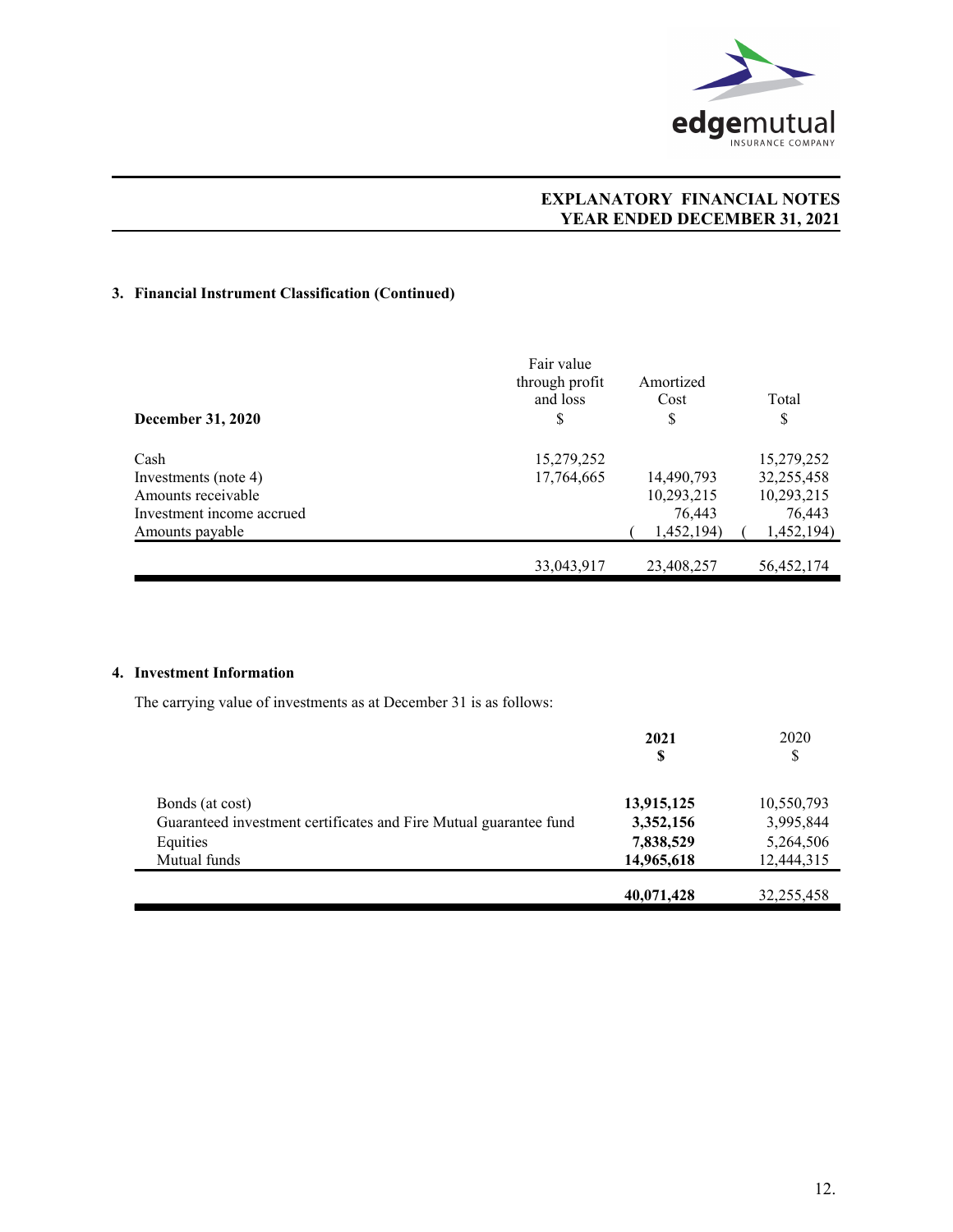

## **4. Investment Information (Continued)**

The following table provides cost and fair value information of investments by type of security and issuer. The maximum exposure to credit risk would be the fair value as shown below.

|                                     | 2021       |                   | 2020       |            |
|-------------------------------------|------------|-------------------|------------|------------|
|                                     | Cost       | <b>Fair Value</b> | Cost       | Fair Value |
|                                     | \$         | \$                | \$         | \$         |
| Guaranteed Investment               |            |                   |            |            |
| Certificates                        | 3,290,000  | 3,290,000         | 3,940,000  | 3,940,000  |
| Bonds issued by                     |            |                   |            |            |
| Federal                             | 732,325    | 735,572           | 794,633    | 813,962    |
| Provincial                          | 1,545,043  | 1,555,317         | 2,214,825  | 2,261,495  |
| Municipal                           |            |                   | 388,761    | 395,564    |
| Corporate A or better               | 11,637,757 | 11,623,689        | 7,152,574  | 7,189,471  |
|                                     |            |                   |            |            |
|                                     | 13,915,125 | 13,914,578        | 10,550,793 | 10,660,492 |
|                                     |            |                   |            |            |
| Equity investments                  |            |                   |            |            |
| Canadian                            | 3,554,645  | 5,264,303         | 2,661,707  | 3,532,193  |
| <b>United States</b>                | 1,598,833  | 2,275,698         | 1,208,807  | 1,482,313  |
|                                     |            |                   |            |            |
|                                     | 5,153,478  | 7,540,001         | 3,870,514  | 5,014,506  |
| Industrial Alliance investments     |            |                   |            |            |
| Canadian fixed income               | 7,521,797  | 7,028,521         | 7,425,028  | 7,321,287  |
| Canadian and United States equities | 6,267,048  | 7,937,097         | 4,721,824  | 5,123,028  |
|                                     |            |                   |            |            |
|                                     | 13,788,845 | 14,965,618        | 12,146,852 | 12,444,315 |
| Other investments                   |            |                   |            |            |
| Fire Mutual guarantee fund          | 62,156     | 62,156            | 55,844     | 55,844     |
| Other                               | 250,000    | 298,528           | 250,000    | 250,000    |
|                                     |            |                   |            |            |
|                                     | 312,156    | 360,684           | 305,844    | 305,844    |
|                                     | 36,459,604 | 40,070,881        | 30,814,003 | 32,365,157 |

The Company has determined that there are no material twelve-month expected credit losses on investments measured at amortized cost, therefore no loss allowance has been recorded.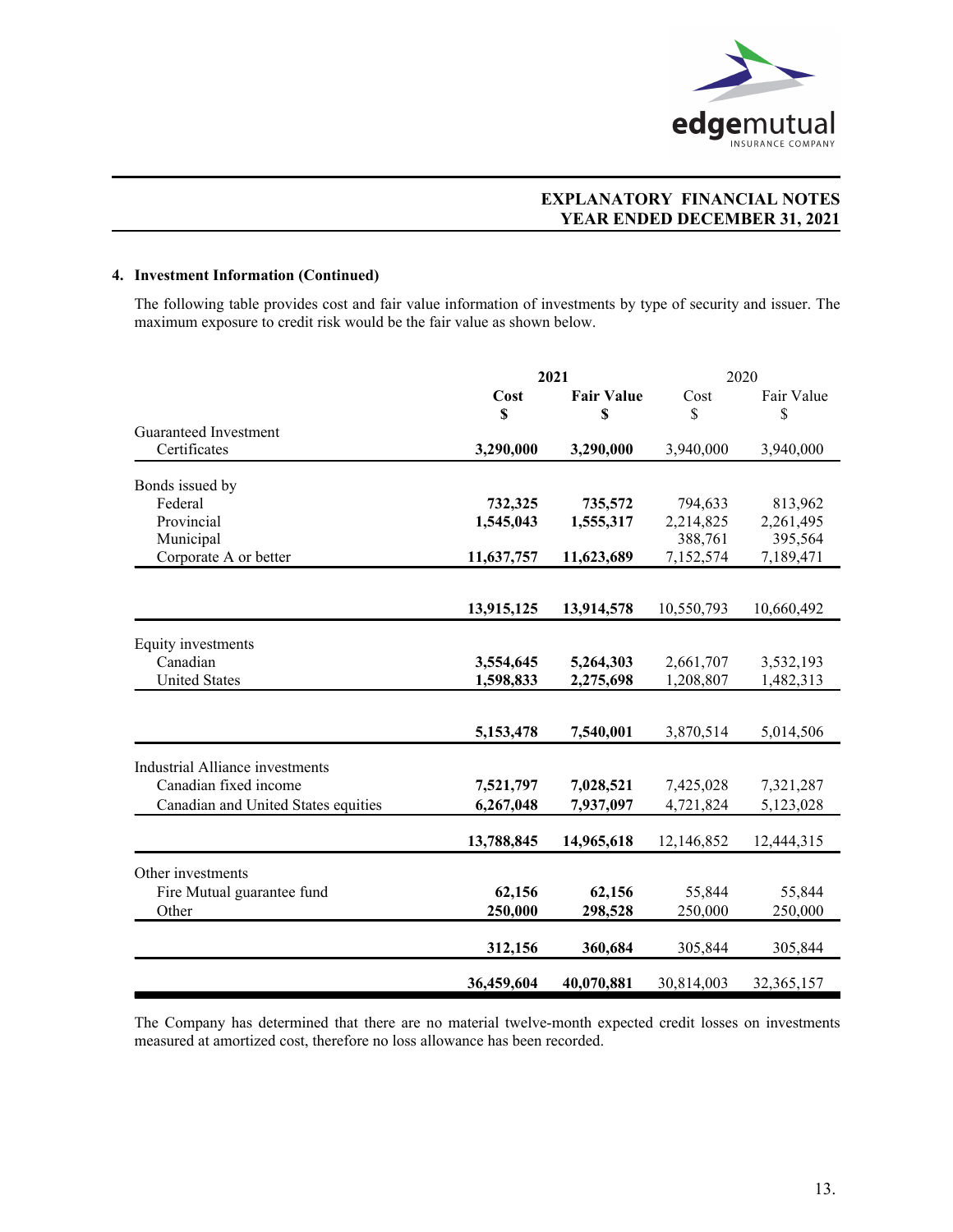

## **4. Investment Information (Continued)**

Maturity profile of bonds, debentures and guaranteed investment certificates held is as follows:

|                         | Within 1 year | 2 to 5 years | 6 to 10 years | Over 10 years | Cost       |
|-------------------------|---------------|--------------|---------------|---------------|------------|
| December 31, 2021       | 4,390,651     | 12,876,448   | NIL           | NIL           | 17,267,099 |
| <b>Percent of Total</b> | $25\%$        | $75\%$       | $0\%$         | $0\%$         |            |
| December 31, 2020       | 4,054,772     | 10,491,865   | NIL           | NIL           | 14,546,637 |
| Percent of Total        | 28 %          | $72. \%$     | $0\%$         | $0\%$         |            |

The effective investment yield for the year is 8.30% (4.09% for 2020).

The following table provides an analysis of the investments that are measured subsequent to initial recognition at fair value, grouped into Levels 1 to 3 based on the degree to which the fair value is observable:

- Level 1 fair value measurements are those derived from quoted prices (unadjusted) in active markets for identical assets or liabilities that the entity can access at the measurement date;
- Level 2 fair value measurements are those derived from inputs other than quoted prices included within Level 1 that are observable for the asset or liability, either directly (i.e. as prices) or indirectly (i.e. derived from prices); and
- Level 3 fair value measurements are those derived from valuation techniques that include inputs for the asset or liability that are not based on observable market data (unobservable inputs).

On December 31, 2021 the company held only Level 1 and 2 investments.

| <b>December 31, 2021</b>                      | Level 1<br>\$           | Level 2<br>\$ | Level 3<br>S | Total<br>S                         |
|-----------------------------------------------|-------------------------|---------------|--------------|------------------------------------|
| Equities<br>Mutual funds<br>Other investments | 7,540,001<br>14,965,618 | 360,684       |              | 7,540,001<br>14,965,618<br>360,684 |
| Total investments measured at fair value      | 22,505,619              | 360,684       | NIL          | 22,866,303                         |
|                                               | Level 1                 | Level 2       | Level 3      | Total                              |
| <b>December 31, 2020</b>                      | \$                      | \$            | S            | \$                                 |
| Equities                                      | 5,014,506               |               |              | 5,014,506                          |
| Mutual funds                                  | 12.444.315              |               |              | 12,444,315                         |
| Other investments                             |                         | 305,844       |              | 305,844                            |
| Total investments measured at fair value      | 17,458,821              | 305,844       | NIL          | 17.764.665                         |

There were no transfers between Level 1 and Level 2 for the years ended December 31, 2021 and 2020.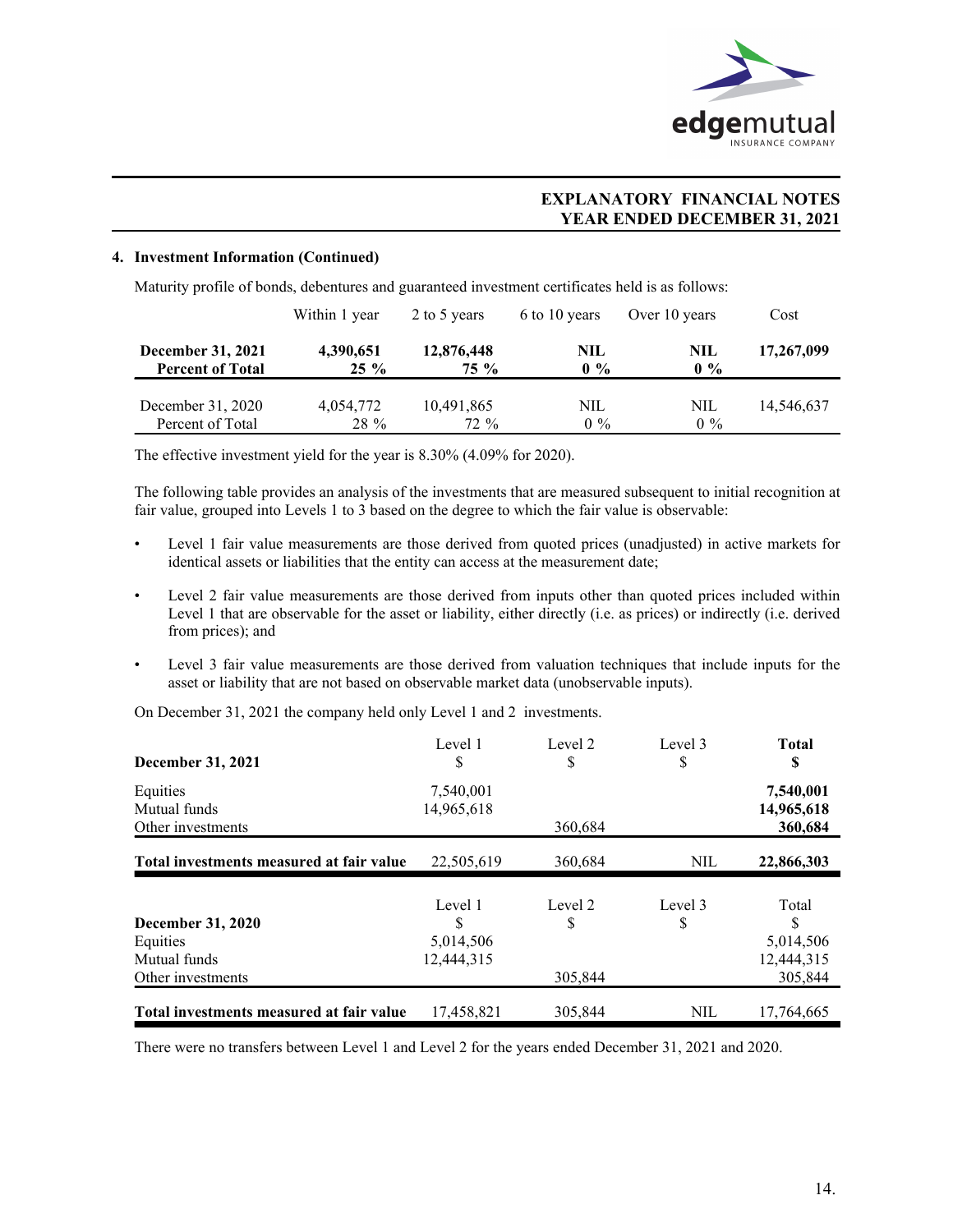

## **5. Property, Plant and Equipment and Intangible Assets**

Property, plant and equipment is initially recorded at cost and subsequently measured at cost less accumulated depreciation and accumulated impairment losses, with the exception of land which is not depreciated. Depreciation is recognized in net income and is provided over the estimated useful lives of the assets using the straight-line method (years) or declining-balance method (percentage).

Intangible assets consist of computer software which are not integral to the computer hardware owned by the company. Software is initially recorded at cost and subsequently measured at cost less accumulated amortization and accumulated impairment losses. The amortization expense is included within the other operating and administrative expenses in the statement of comprehensive income and is provided over the estimated useful life of the asset.

|                      | 2021         |                             |                       |
|----------------------|--------------|-----------------------------|-----------------------|
| Depreciation         |              | Accumulated                 |                       |
| rate                 | Cost         | Depreciation                | <b>Net Book Value</b> |
|                      | \$           | \$                          | S                     |
|                      | 110,000      |                             | 110,000               |
| 5%                   | 4,181,277    | 1,469,027                   | 2,712,250             |
| 20%                  | 53,020       | 47,327                      | 5,693                 |
| 3 years              | 434,261      | 282,557                     | 151,704               |
| 20%                  | 516,375      | 420,903                     | 95,472                |
| 40-50%               | 71,282       | 34,791                      | 36,491                |
| 5 years              | 1,611,111    | 1,272,690                   | 338,421               |
|                      | 6,977,326    | 3,527,295                   | 3,450,031             |
| Depreciation<br>rate | 2020<br>Cost | Accumulated<br>Depreciation | Net Book Value        |
|                      |              |                             |                       |

| Land                   |             | 110,000     |           | 110,000   |
|------------------------|-------------|-------------|-----------|-----------|
| <b>Buildings</b>       | 5%          | 4, 181, 277 | 1,326,277 | 2,855,000 |
| Sign                   | 20%         | 53,020      | 45,904    | 7,116     |
| Computer hardware      | 3 years     | 213,914     | 201,690   | 12,224    |
| Furniture and fixtures | 20%         | 516,375     | 397,035   | 119,340   |
| Vehicles               | $40 - 50\%$ | 32,186      | 23,496    | 8,690     |
| Computer software      | 5 years     | 1,345,233   | 1,152,104 | 193,129   |
|                        |             |             |           |           |
|                        |             | 6,452,005   | 3,146,506 | 3,305,499 |

The unamortized cost of capital assets available to reduce net income for income tax purposes amounts to approximately \$2,724,000 (\$2,866,000 in 2020).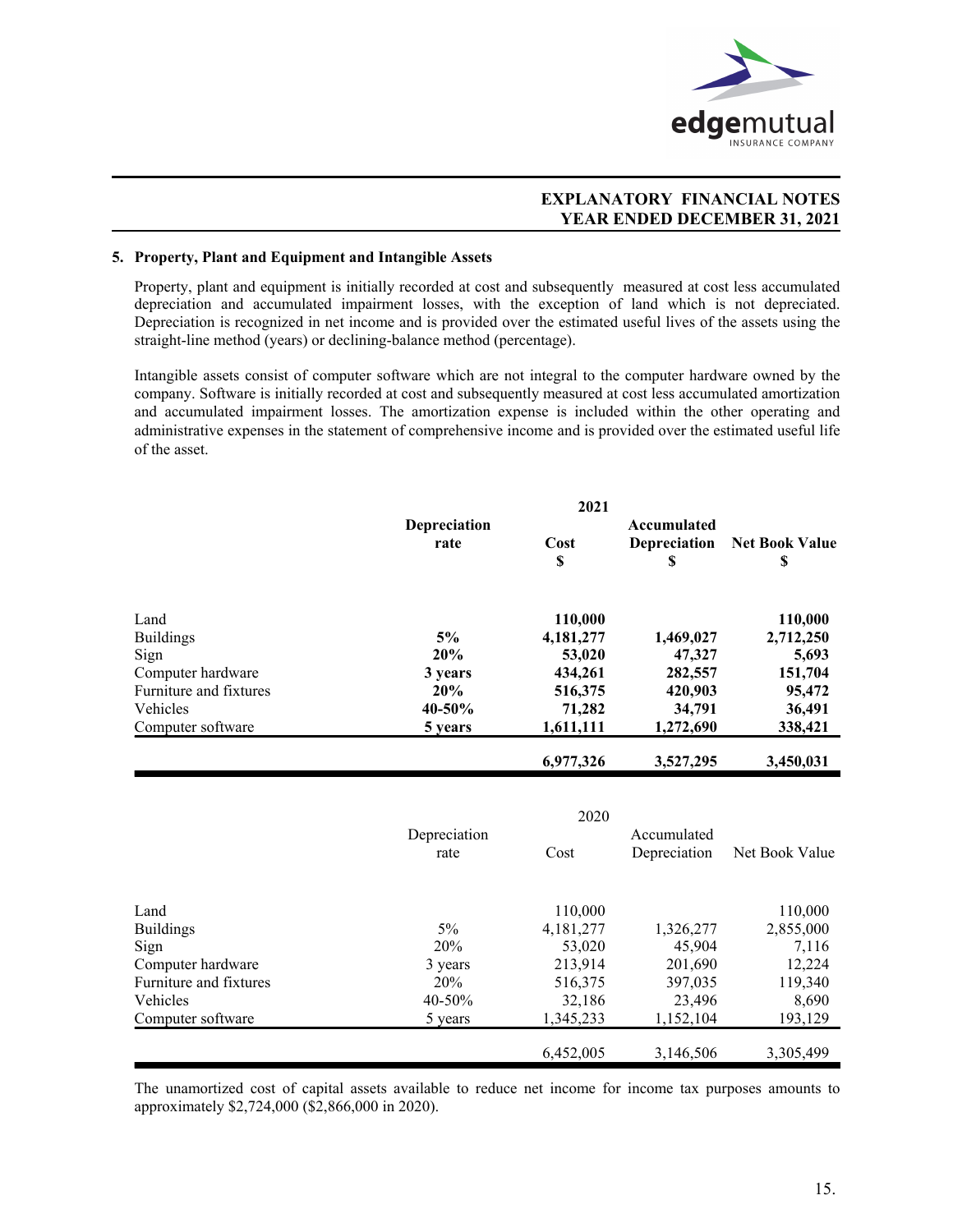

| <b>6. Insurance Contracts</b> | 2021<br>S  | 2020<br>\$ |
|-------------------------------|------------|------------|
| <b>Due From Reinsurer</b>     |            |            |
| Balance, beginning of year    | 108,405    | 127,390    |
| Submitted to reinsurer        | 2,292,634  | 1,690,486  |
| Received from reinsurer       | 2,244,718) | 1,709,471) |
| Balance, end of year          | 156,321    | 108,405    |

All of the above amounts are expected to be settled within one year. At year-end, the company reviewed the amounts owing from its reinsurer and determined that no loss allowance is necessary.

## **Reinsurer's Share of Provision For Unpaid Claims**

| Balance, beginning of year<br>New claims reserve<br>Change in prior years reserve<br>Submitted to reinsurer | 7,261,868<br>903,342<br>5,192,706)<br>2,292,634 | 6,934,876<br>352,015<br>1,715,509)<br>1,690,486 |
|-------------------------------------------------------------------------------------------------------------|-------------------------------------------------|-------------------------------------------------|
| Balance, end of year                                                                                        | 5,265,138                                       | 7,261,868                                       |
|                                                                                                             |                                                 |                                                 |
| Expected settlement                                                                                         |                                                 |                                                 |
| Within one year                                                                                             | 596,158                                         | 895,959                                         |
| More than one year                                                                                          | 4,668,980                                       | 6,365,909                                       |
|                                                                                                             | 5,265,138                                       | 7,261,868                                       |
| <b>Deferred Policy Acquisition Expenses</b>                                                                 |                                                 |                                                 |
| Balance, beginning of year                                                                                  | 3,290,725                                       | 3,001,619                                       |
| Acquisition costs incurred                                                                                  | 7,273,798                                       | 6,425,170                                       |
| Expense recognized as a result of liability adequacy tests                                                  | NIL                                             | NIL                                             |
| Expensed during the year                                                                                    | 6,794,318)                                      | 6,136,064                                       |
| Balance, end of year                                                                                        | 3,770,205                                       | 3,290,725                                       |

Deferred policy acquisition expenses will be recognized as an expense within one year.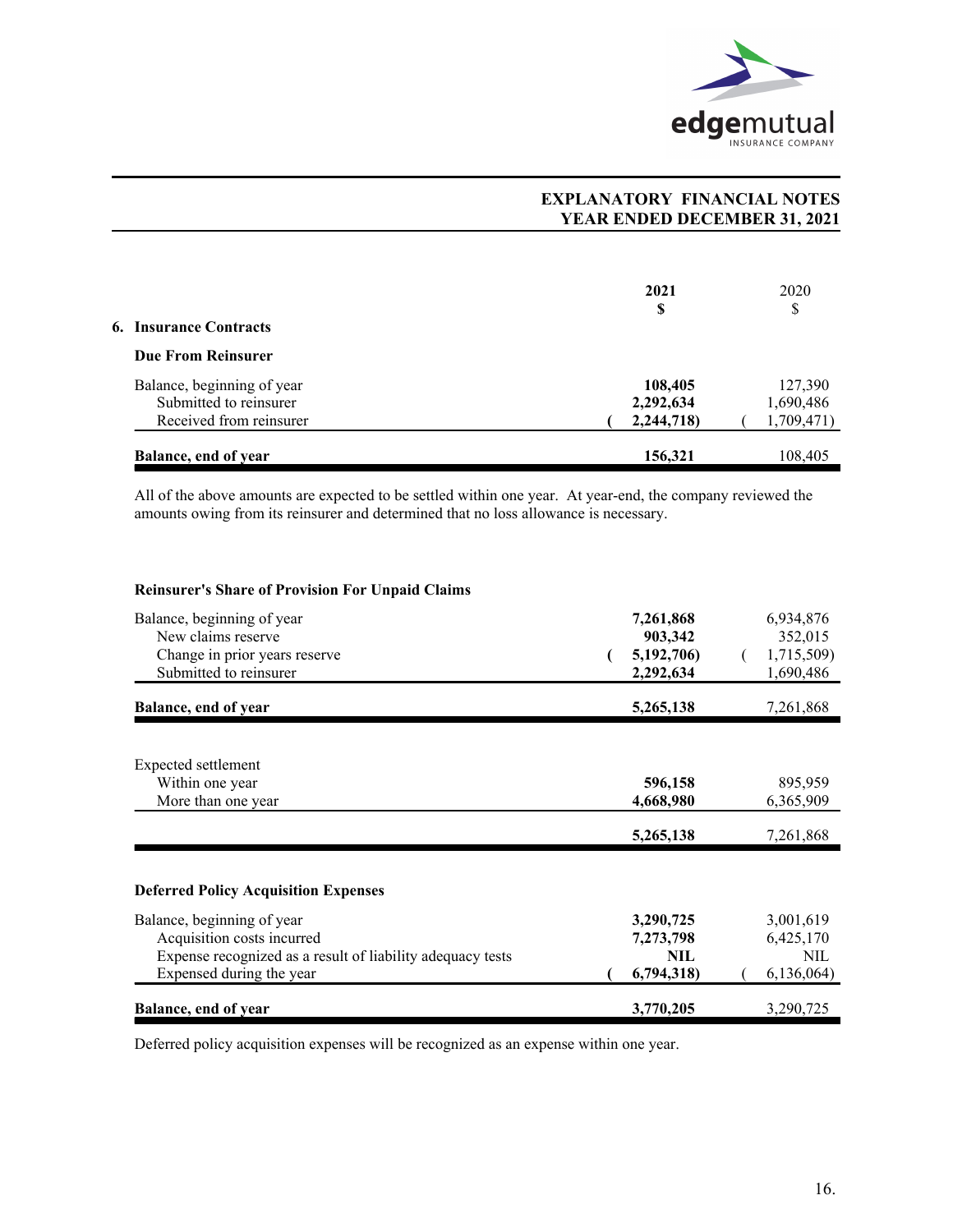

|                                                                               | <b>EXPLANATORY FINANCIAL NOTES</b><br><b>YEAR ENDED DECEMBER 31, 2021</b> |                                         |
|-------------------------------------------------------------------------------|---------------------------------------------------------------------------|-----------------------------------------|
| <b>6. Insurance Contracts (Continued)</b>                                     | 2021<br>S                                                                 | 2020<br>S                               |
| <b>Unearned Premiums (UEP)</b>                                                |                                                                           |                                         |
| Balance, beginning of year<br>Premiums written<br>Premiums earned during year | 18,118,571<br>40,208,306<br>37,711,143)                                   | 16,688,695<br>35,688,382<br>34,258,506) |
| Changes in UEP recognized in income                                           | 2,497,163                                                                 | 1,429,876                               |
| Balance, end of year                                                          | 20,615,734                                                                | 18,118,571                              |

#### **Insurance Contract Provisions and Related Reinsurance Assets**

The following is a summary of the insurance contract provisions and related reinsurance assets:

| <b>December 31, 2021</b>                             | Gross<br>\$ | Re-insurance<br>\$ | <b>Net</b><br>\$ |
|------------------------------------------------------|-------------|--------------------|------------------|
| Outstanding claims provision                         |             |                    |                  |
| Long settlement term                                 | 8,359,178   | 2,266,840          | 6,092,338        |
| Short settlement term                                | 5,785,732   | 596,157            | 5,189,575        |
| Facility Association and other residual pools        | 507,121     |                    | 507,121          |
|                                                      | 14,652,031  | 2,862,997          | 11,789,034       |
| Provisions for claims incurred but not reported      | 7,724,141   | 2,402,141          | 5,322,000        |
| Balance, end of year                                 | 22,376,172  | 5,265,138          | 17,111,034       |
| <b>December 31, 2020</b>                             |             |                    |                  |
| Outstanding claims provision                         |             |                    |                  |
| Long settlement term                                 | 12,939,029  | 4,369,992          | 8,569,037        |
| Short settlement term                                | 3,454,066   | 895,960            | 2,558,106        |
| Facility Association and other residual pools        | 465,158     |                    | 465,158          |
|                                                      | 16,858,253  | 5,265,952          | 11,592,301       |
| Provisions for claims incurred but not reported, net | 6,417,916   | 1,995,916          | 4,422,000        |
| Balance, end of year                                 | 23,276,169  | 7,261,868          | 16,014,301       |

#### **Comments and Assumptions For Specific Claims Categories**

The ultimate cost of long settlement general liability claims are difficult to predict for several reasons. Claims may not be reported until many years after a policy expires. Changes in the legal environment have created further complications. Court decisions and federal and provincial legislation may dramatically increase the liability between the time a policy is written and associated claims are ultimately resolved. For example, liability for exposure to toxic substances and environmental impairment, which did not appear likely or even exist when the policies were written, has been imposed by legislators and judicial interpretation. Tort liability has been expanded by some jurisdictions to cover defective workmanship. Provisions for such difficult-to-estimate liabilities are established by examining the facts of tendered claims and adjusted in the aggregate for ultimate loss expectations based upon historical experience patterns and current socioeconomic trends.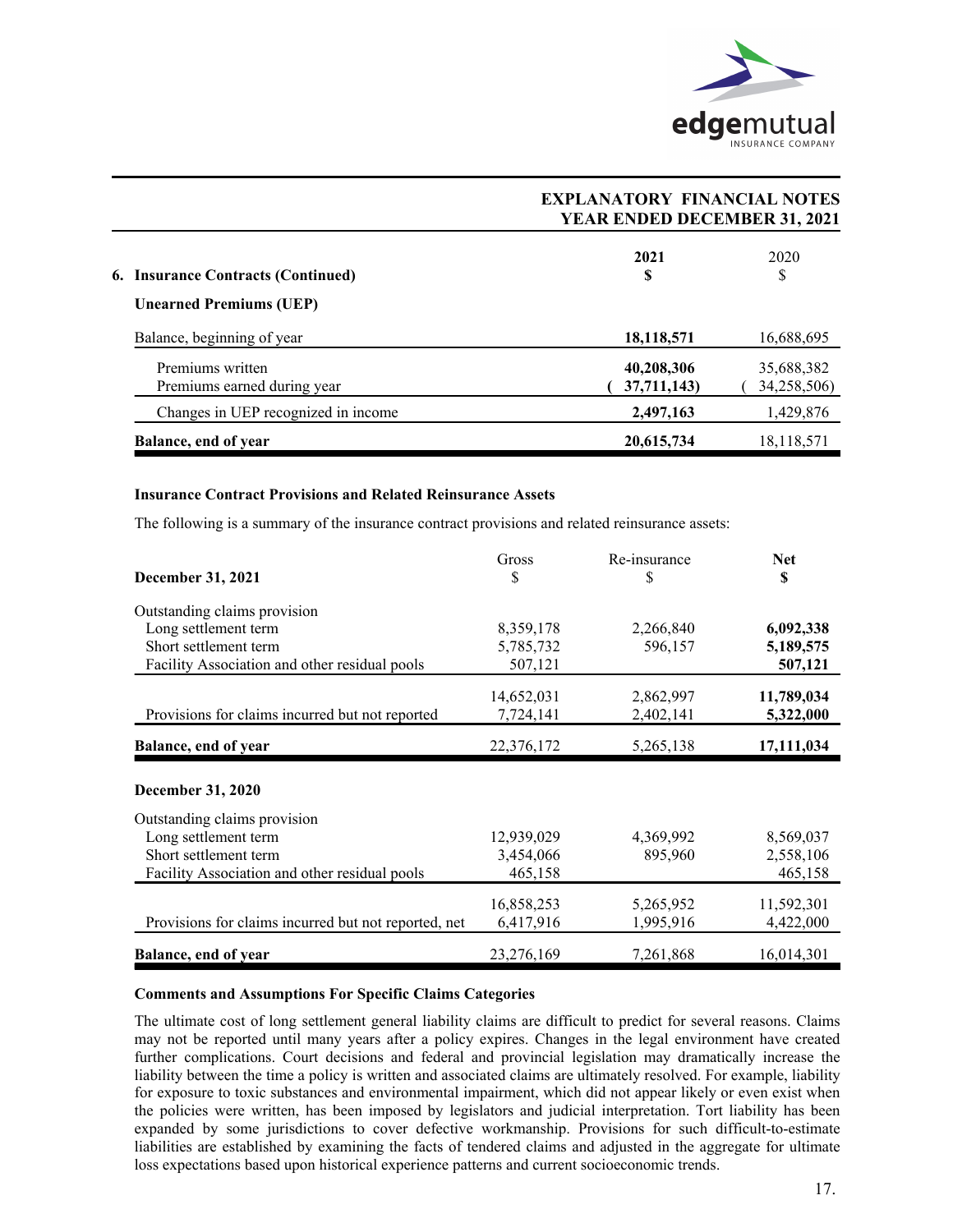

## **6. Insurance Contracts (Continued)**

#### **Comments and Assumptions For Specific Claims Categories (Continued)**

The Company must participate in industry automobile residual pools of business, and recognize a share of this business based on its automobile market share. The Company records its share of the liabilities provided by the actuaries of the pools.

#### **Claims and Adjustment Expenses**

Changes in claim liabilities recorded in the statement of financial position for the years ended December 31, 2021 and 2020 and their impact on claims and adjustment expenses for the two years are as follows:

|                                                                                                                 | 2021<br>S               | 2020<br>S               |
|-----------------------------------------------------------------------------------------------------------------|-------------------------|-------------------------|
| Unpaid claim liabilities, beginning of year, net of reinsurance<br>Change in estimated losses and expenses, for | 16,014,301              | 15,005,858              |
| losses occurring in prior years                                                                                 | 248,929)                | 3,998,194               |
| Provision for losses and expenses on claims occurring<br>in the current year<br>Payment on claims:              | 15,101,337              | 10,422,410              |
| Current year                                                                                                    | 8,366,488)              | 7,006,313)              |
| Prior years                                                                                                     | 5,389,187)              | 6,405,848)              |
| Unpaid claim liabilities, end of year, net of reinsurance<br>Reinsurer's share and subrogation recoverable      | 17,111,034<br>5,265,138 | 16,014,301<br>7,261,868 |
| Unpaid gross claims, end of year                                                                                | 22,376,172              | 23,276,169              |

The change in estimate of losses occurring in prior years is due to changes arising from new information received.

#### **Claim Development**

The estimation of claim development involves assessing the future behaviour of claims, taking into consideration the consistency of the Company's claim handling procedures, the amount of information available, the characteristics of the line of business from which the claim arises and historical delays in reporting claims. In general, the longer the term required for the settlement of a group of claims the more variable the estimates. Short settlement term claims are those which are expected to be substantially paid within a year of being reported.

The tables that follow present the development of claims payments and the estimated ultimate cost of claims for the claim years 2012 to 2021. The upper half of the tables show the cumulative amounts paid or estimated to be paid during successive years related to each claim year. The original estimates will be increased or decreased, as more information becomes known about the original claims and overall claim frequency and severity.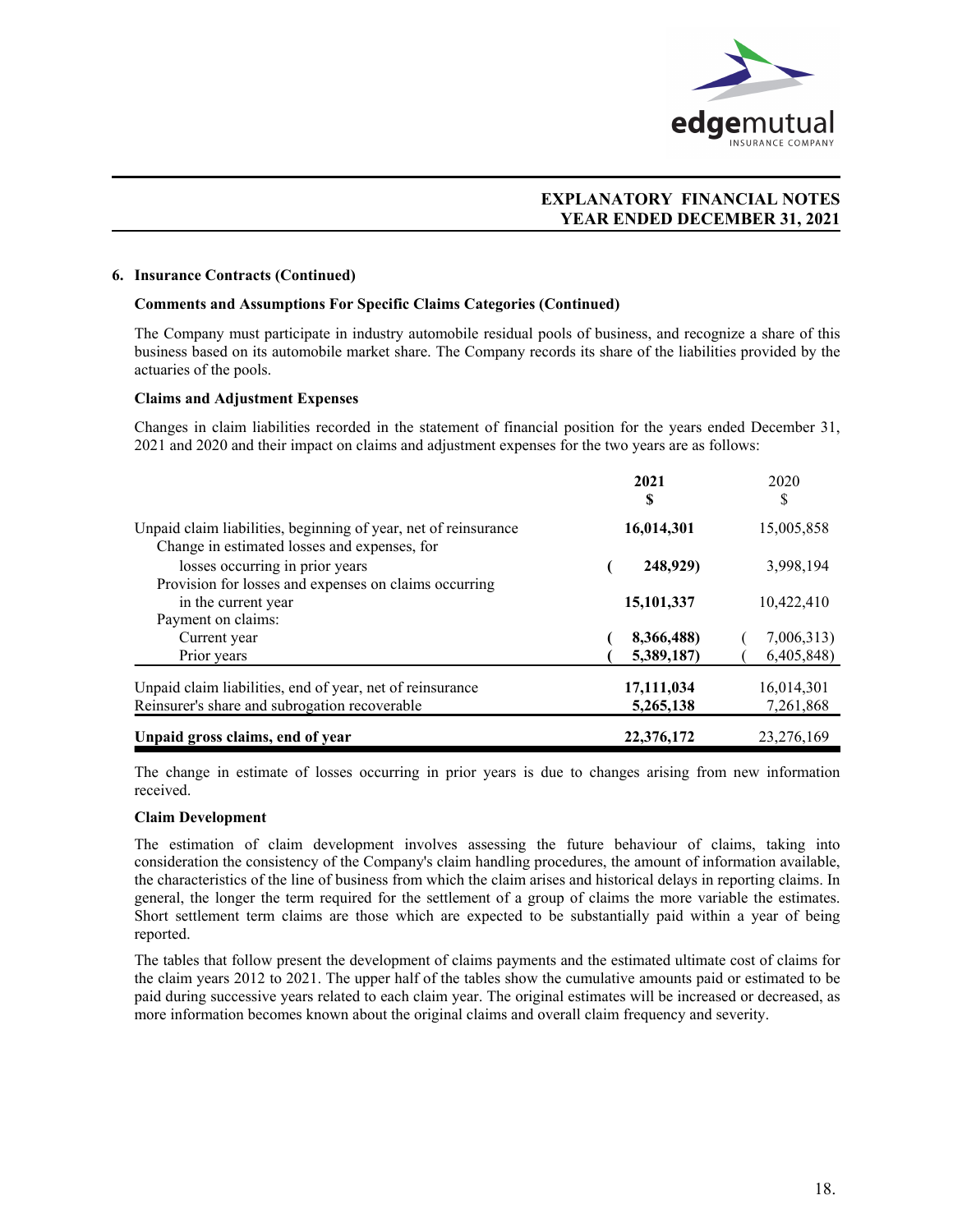

## **6. Insurance Contracts (Continued)**

| <b>Claims</b><br>Gross | 2012 | 2013 | 2014 | 2015 | 2016 | 2017 | 2018 | 2019 | 2020 | 2021 | $\overline{ }$<br>Fotal |
|------------------------|------|------|------|------|------|------|------|------|------|------|-------------------------|
|                        |      |      |      |      |      |      |      |      |      |      |                         |

Gross estimate of

cumulative claims cost

| At the end year                   |            |            |            |            |              |            |            |            |            |            |            |
|-----------------------------------|------------|------------|------------|------------|--------------|------------|------------|------------|------------|------------|------------|
| of claim                          | 10,831,491 | 13,744,615 | 21,747,867 | 15,701,144 | 15,953,391   | 17,069,682 | 22,869,218 | 17,286,713 | 10,160,202 | 16,162,553 |            |
| One year later                    | 9,348,586  | 12,856,032 | 20,797,274 | 14,917,550 | 13,238,642   | 17,167,493 | 22,590,445 | 20,488,350 | 10,099,108 |            |            |
| Two years later                   | 8,628,472  | 12,809,359 | 21,030,698 | 11,368,062 | 14,740,166   | 17,154,999 | 24,449,768 | 21,093,009 |            |            |            |
| Three years later                 | 8,156,808  | 11,978,422 | 20,081,614 | 9,692,225  | 14,736,773   | 17,096,327 | 23,286,754 |            |            |            |            |
| Four years later                  | 7,886,193  | 10,837,789 | 21,374,927 | 9,748,597  | 14,652,271   | 17,523,909 |            |            |            |            |            |
| Five years later                  | 7,857,821  | 10,535,580 | 21,421,836 | 9,595,369  | 13,134,638   |            |            |            |            |            |            |
| Six years later                   | 7,626,156  | 10,540,580 | 21,380,380 | 9,554,160  |              |            |            |            |            |            |            |
| Seven years later                 | 7,965,247  | 10,530,907 | 21,530,403 |            |              |            |            |            |            |            |            |
| Eight years later                 | 8,012,279  | 10,545,907 |            |            |              |            |            |            |            |            |            |
| Nine years later                  | 8,238,890  |            |            |            |              |            |            |            |            |            |            |
| Current estimate of               |            |            |            |            |              |            |            |            |            |            |            |
| cumulative claims cost            | 8,238,890  | 10,545,907 | 21,530,403 | 9,554,160  | 13, 134, 638 | 17,523,909 | 23,286,754 | 21,093,009 | 10,099,108 | 16,162,553 |            |
| Cumulative payments               | 8,238,890  | 10,530,764 | 21,197,422 | 9,536,948  | 12,537,496   | 14,680,035 | 20,157,177 | 17,210,117 | 7,965,738  | 8,337,685  |            |
| Outstanding claims                |            | 15,143     | 332,981    | 17,212     | 597,142      | 2,843,874  | 3,129,577  | 3,882,892  | 2,133,370  | 7,824,868  | 20,777,059 |
| Outstanding claims 2011 and prior |            |            |            |            |              |            |            |            |            |            | 1,599,113  |

Total gross outstanding claims and claims handling expenses 22,376,172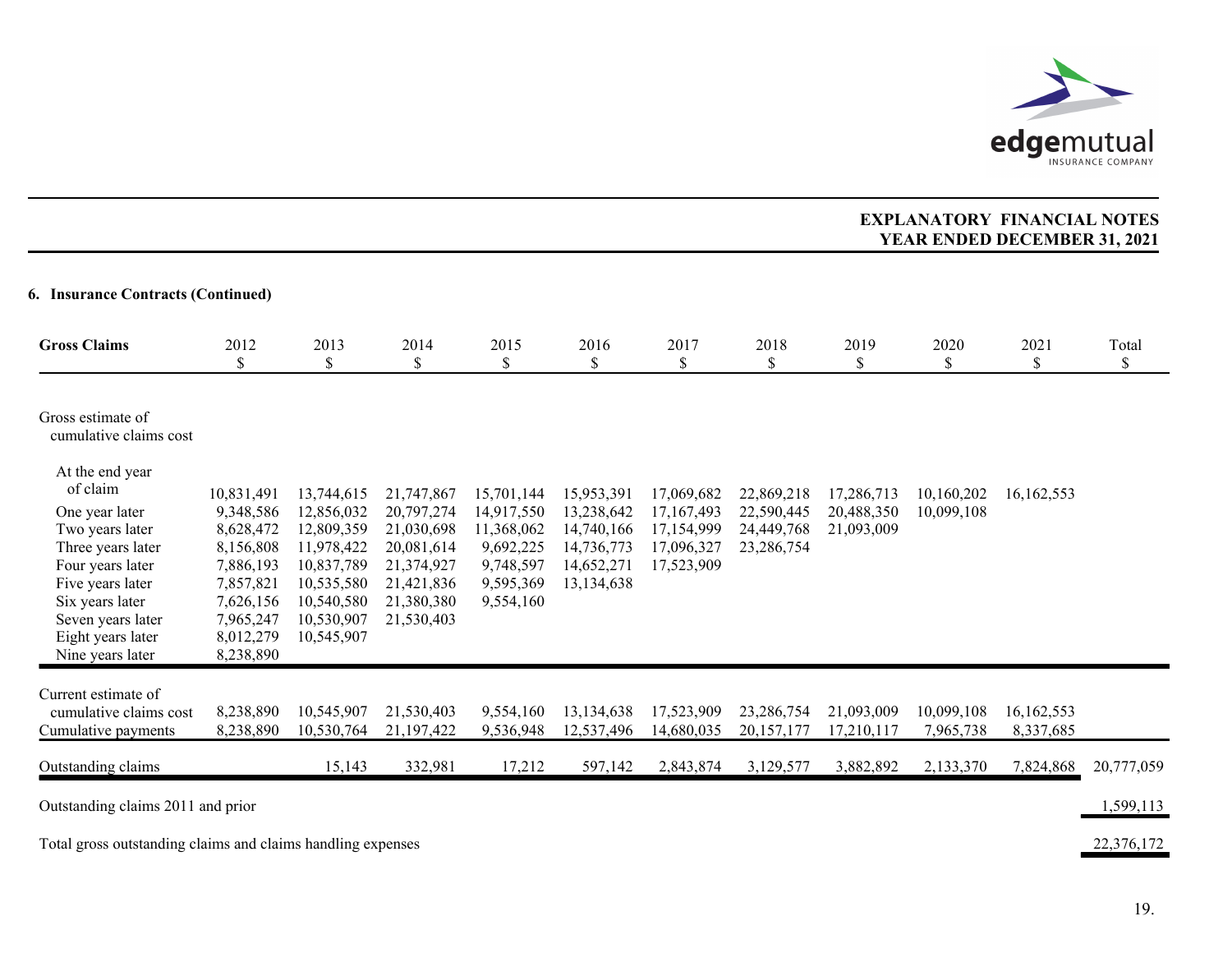

| <b>Net Claims</b>      | 2012<br>\$ | 2013<br>\$ | 2014<br>\$ | 2015<br>\$ | 2016<br>\$ | 2017<br>\$ | 2018<br>\$ | 2019<br>\$ | 2020<br>\$ | 2021<br>\$ | Total<br>\$ |
|------------------------|------------|------------|------------|------------|------------|------------|------------|------------|------------|------------|-------------|
| Net estimate of        |            |            |            |            |            |            |            |            |            |            |             |
| cumulative claims cost |            |            |            |            |            |            |            |            |            |            |             |
| At the end year of     |            |            |            |            |            |            |            |            |            |            |             |
| claim                  | 8,384,421  | 10,107,411 | 13,508,628 | 11,495,793 | 12,117,479 | 14,316,448 | 17,905,612 | 13,959,350 | 9,602,518  | 15,185,007 |             |
| One year later         | 7,544,315  | 9,245,621  | 13,773,983 | 11,323,685 | 11,579,756 | 14,561,431 | 17,518,250 | 16,447,879 | 9,484,180  |            |             |
| Two years later        | 7,114,708  | 9,276,502  | 14,031,847 | 10,205,497 | 12,782,602 | 14,550,594 | 18,508,497 | 17,005,201 |            |            |             |
| Three years later      | 6,998,021  | 8,774,155  | 13,930,443 | 9,350,670  | 12,712,244 | 14,598,755 | 18,245,495 |            |            |            |             |
| Four years later       | 7,072,878  | 8,471,562  | 14,294,858 | 9,267,780  | 13,067,775 | 14,935,091 |            |            |            |            |             |
| Five years later       | 7,075,212  | 8,436,472  | 14,371,671 | 9,114,553  | 12,046,104 |            |            |            |            |            |             |
| Six years later        | 7,055,053  | 8,220,500  | 14,327,863 | 9,073,344  |            |            |            |            |            |            |             |
| Seven years later      | 6,959,115  | 8,210,827  | 14,325,522 |            |            |            |            |            |            |            |             |
| Eight years later      | 6,961,379  | 8,225,828  |            |            |            |            |            |            |            |            |             |
| Nine years later       | 6,677,033  |            |            |            |            |            |            |            |            |            |             |
| Current estimate of    |            |            |            |            |            |            |            |            |            |            |             |
| cumulative claims cost | 6,677,033  | 8,225,828  | 14,325,522 | 9,073,344  | 12,046,104 | 14,935,091 | 18,245,495 | 17,005,201 | 9,484,180  | 15,185,007 |             |
| Cumulative payments    | 6,677,033  | 8,210,685  | 14,200,885 | 9,056,133  | 11,448,964 | 12,584,705 | 15,613,669 | 14,346,143 | 7,943,297  | 8,158,977  |             |
| Outstanding claims     |            | 15,143     | 124,637    | 17,211     | 597,140    | 2,350,386  | 2,631,826  | 2,659,058  | 1,540,883  | 7,026,030  | 16,962,314  |

Total net outstanding claims and claims handling expenses 17,111,034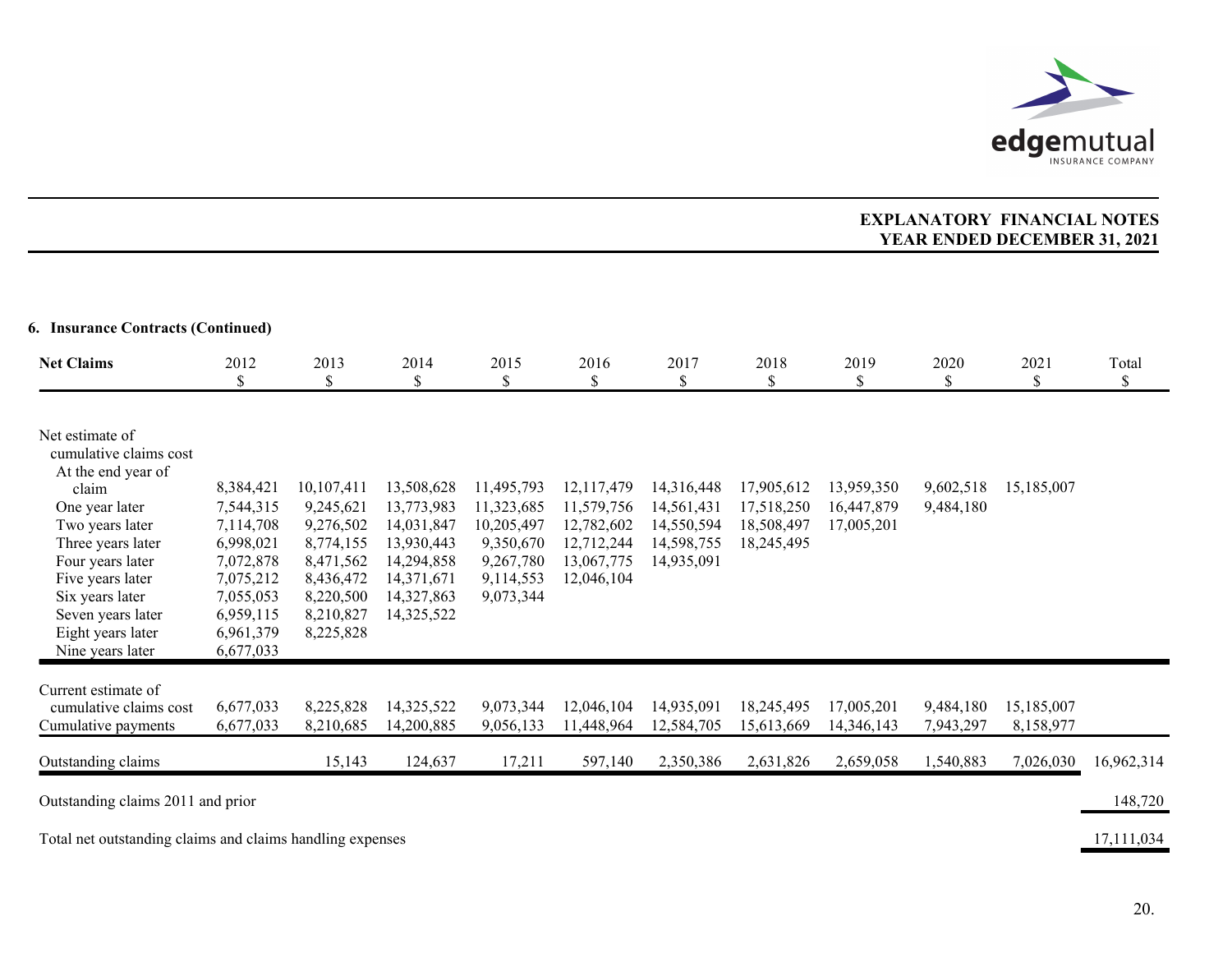

## **7. Income Taxes**

Reasons for the difference between current tax expense for the year and the expected income taxes based on the statutory tax rate of 26.5% (26.5% in 2020) are as follows:

|                                                            | 2021<br>\$ | 2020      |
|------------------------------------------------------------|------------|-----------|
| Income before income taxes                                 | 6,319,560  | 5,967,994 |
| Expected taxes based on the statutory rate of 26.5%        |            |           |
| $(26.5\% \text{ in } 2020)$                                | 1,674,707  | 1,581,518 |
| Claims reserves timing differences                         | 13,949     | 12,933    |
| Other non deductible expenses                              | 224        | 159       |
| Difference between depreciation and capital cost allowance | 73,318)    | 4,624)    |
| Other non taxable income                                   | 124,873)   | 80,760)   |
| Effect of income tax losses                                |            | 150,615)  |
| Total income tax expense                                   | 1,490,689  | 1,358,611 |

## **8. Gross Claims and Adjustment Expense**

Included in claims expenses were wage costs of \$397,992 (\$360,001 in 2020).

## **9. Other Operating and Administrative Expenses**

| Salaries and employee benefits | 2,255,650 | 1,799,326 |
|--------------------------------|-----------|-----------|
| Directors' remuneration        | 83,000    | 34,720    |
| Professional fees              | 57,709    | 38,427    |
| Occupancy                      | 205,536   | 208,994   |
| Information technology         | 838,075   | 741,751   |
| Inspections and investigations | 347,917   | 227,228   |
| Membership fees                | 69.428    | 69,196    |
| Office overhead                | 152,127   | 205,935   |
| Regulatory assessments         | 175,316   | 121,346   |
| Advertising and promotion      | 222,273   | 253,829   |
| Travel and education           | 52,607    | 37,698    |
| Premium tax                    | 121,210   | 107,649   |
| Other                          | 39,016    | 49.726    |
|                                | 4,619,864 | 3,895,825 |

Depreciation and amortization expense of \$380,789 (\$286,247 in 2020) is included in the above amounts.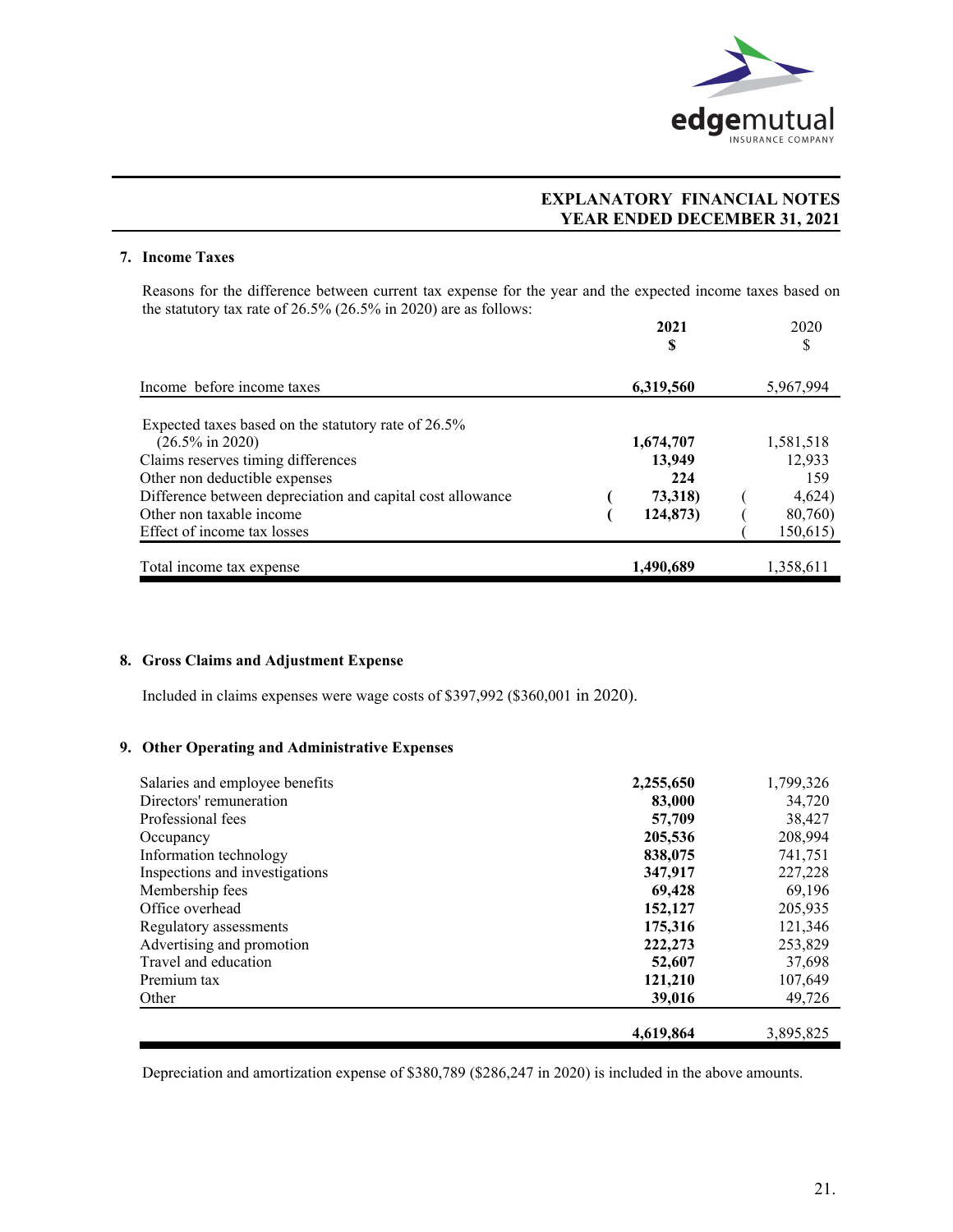

**EXPLANATORY FINANCIAL NOTES**

# **10. Investment Income** Fair value through profit and Amortized **2021** loss cost Other **Total** \$ \$ \$ **\$** Interest income 375,548 **375,548** Dividend and other income 471,219 **471,219** Investment expense ( 94,558) **( 94,558)** Net realized gains 383,991 **383,991** Unrealized gains 2,190,370 **2,190,370 2,190,370** 2,951,022 375,548 NIL **3,326,570** Fair value through profit and Amortized 2020 loss cost Other Total  $\begin{array}{ccc} \texttt{\$} & \texttt{\$} & \texttt{\$} & \texttt{\$} \end{array}$ Interest income 387,171 387,171 387,171 Dividend and other income 305,642 305,642 305,642 Investment expense ( 63,522) ( 63,522) Net realized gains 715,420 715,420 715,420 715,420 Unrealized losses ( 23,709) ( 23,709) ( 23,709) 933,831 387,171 NIL 1,321,002

# **YEAR ENDED DECEMBER 31, 2021**

## **11. Related Party Transactions**

The Company entered into the following transactions with key management personnel, which are defined by IAS 24, Related Party Disclosures, as those persons having authority and responsibility for planning, directing and controlling the activities of the Company, including directors, management and their family members as defined by IAS 24:

|                                                  | 2021<br>\$ | 2020<br>\$ |
|--------------------------------------------------|------------|------------|
| Compensation                                     |            |            |
| Salaries, benefits and director's fees           | 525,557    | 392,858    |
| Total pension and other post-employment benefits | 40,668     | 39,401     |
|                                                  | 566,225    | 432,259    |
| Premiums                                         | 177,776    | 158,318    |
| Claims paid                                      | 9,503      | NIL        |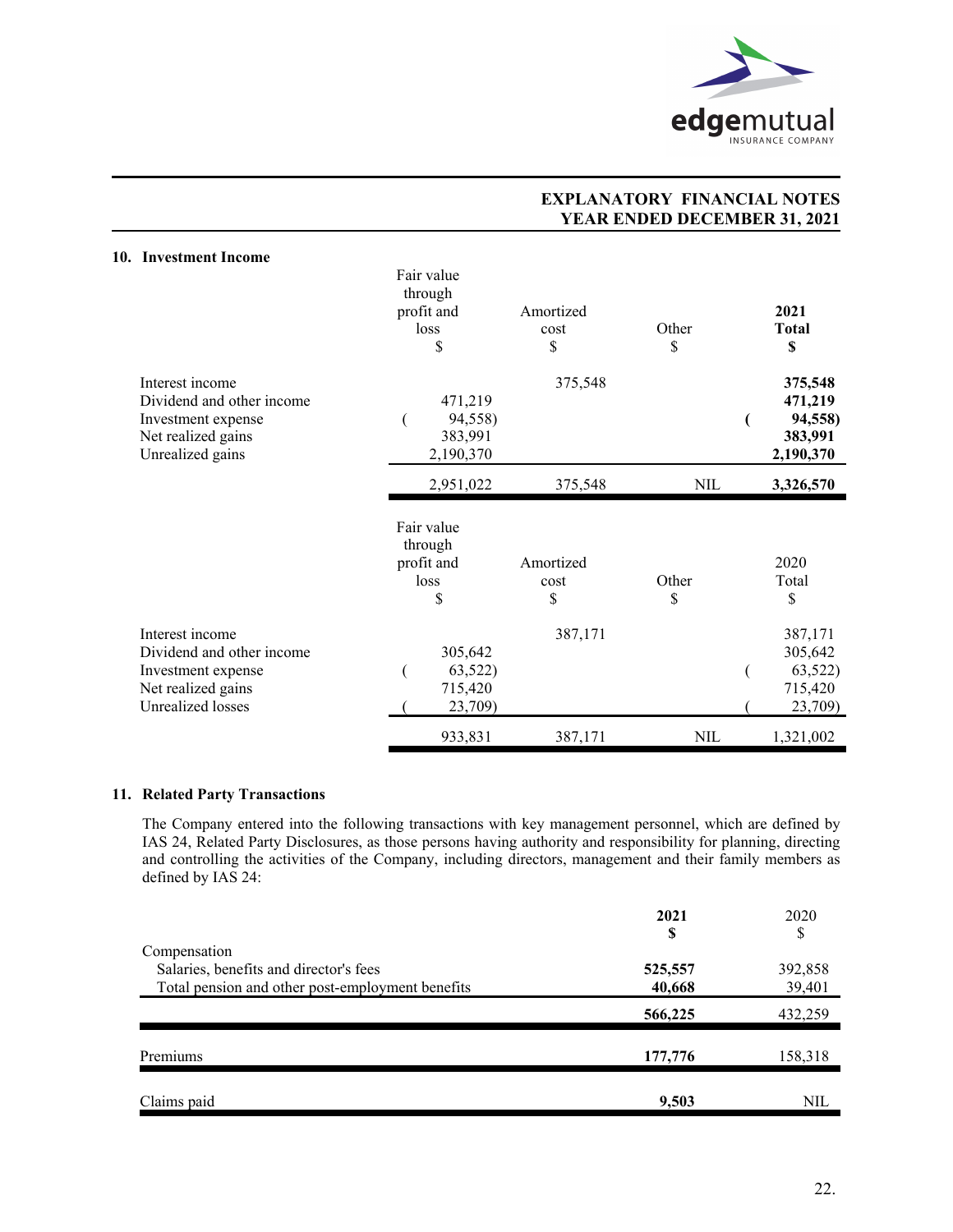

#### **12. Capital Management**

The Company's objectives with respect to capital management are to maintain a capital base that is structured to exceed regulatory requirements and to best utilize capital allocations.

The regulators measure the financial strength of property and casualty insurers using a minimum capital test (MCT). The regulators generally expect property and casualty companies to comply with capital adequacy requirements. This test compares a Company's capital against the risk profile of the organization. The riskbased capital adequacy framework assesses the risk of assets, policy liabilities and other exposures by applying various factors. The regulator indicates that the Company should produce a minimum MCT of 150%. During the year, the Company has consistently exceeded this minimum. The regulator has the authority to request more extensive reporting and can place restrictions on the Company's operations if the Company falls below this requirement and if deemed necessary. The MCT for the company was 388% at December 31, 2021 (413% at December 31, 2020).

For the purpose of capital management, the Company has defined capital as policyholders' equity.

#### **13. Financial Instrument and Insurance Risk Management**

#### **Insurance risk management**

The principal risk the Company faces under insurance contracts is that the actual claims and benefit payments, or the timing thereof, differ from expectations. This is influenced by the frequency of claims, severity of claims, actual benefits paid and subsequent development of long-term claims. Therefore, the objective of the Company is to ensure that sufficient reserves are available to cover these liabilities.

The above risk exposure is mitigated by diversification across a large portfolio of insurance. The variability of risks is also improved by careful selection and implementation of underwriting strategy guidelines, as well as the use of reinsurance arrangements.

The Company purchases reinsurance as part of its risk mitigation program. Retention limits for the excess-ofloss reinsurance vary by product line.

Amounts recoverable from the reinsurer are estimated in a manner consistent with the outstanding claims provision and are in accordance with the reinsurance contracts. Although the Company has reinsurance arrangements, it is not relieved of its direct obligations to its policyholders and thus a credit exposure exists with respect to ceded insurance, to the extent that any reinsurer is unable to meet its obligations assumed under such reinsurance agreements.

The Company writes insurance primarily over a twelve month duration. The most significant risks arise through high severity, low frequency events such as natural disasters or catastrophes. A concentration of risk may arise from insurance contracts issued in a specific geographic location since all insurance contracts are written in Ontario.

The Company manages this risk via its underwriting and reinsurance strategy within an overall risk management framework. Exposures are limited by having documented underwriting limits and criteria. Pricing of property and liability policies are based on assumptions in regard to trends and past experience, in an attempt to correctly match policy revenue with exposed risk. Automobile premiums are subject to approval by the Financial Services Regulatory Authority of Ontario and therefore may result in a delay in adjusting the pricing to exposed risk; in this case the Company has policies regarding renewal and new business accepted. Reinsurance is purchased to mitigate the effect of the potential loss to the Company.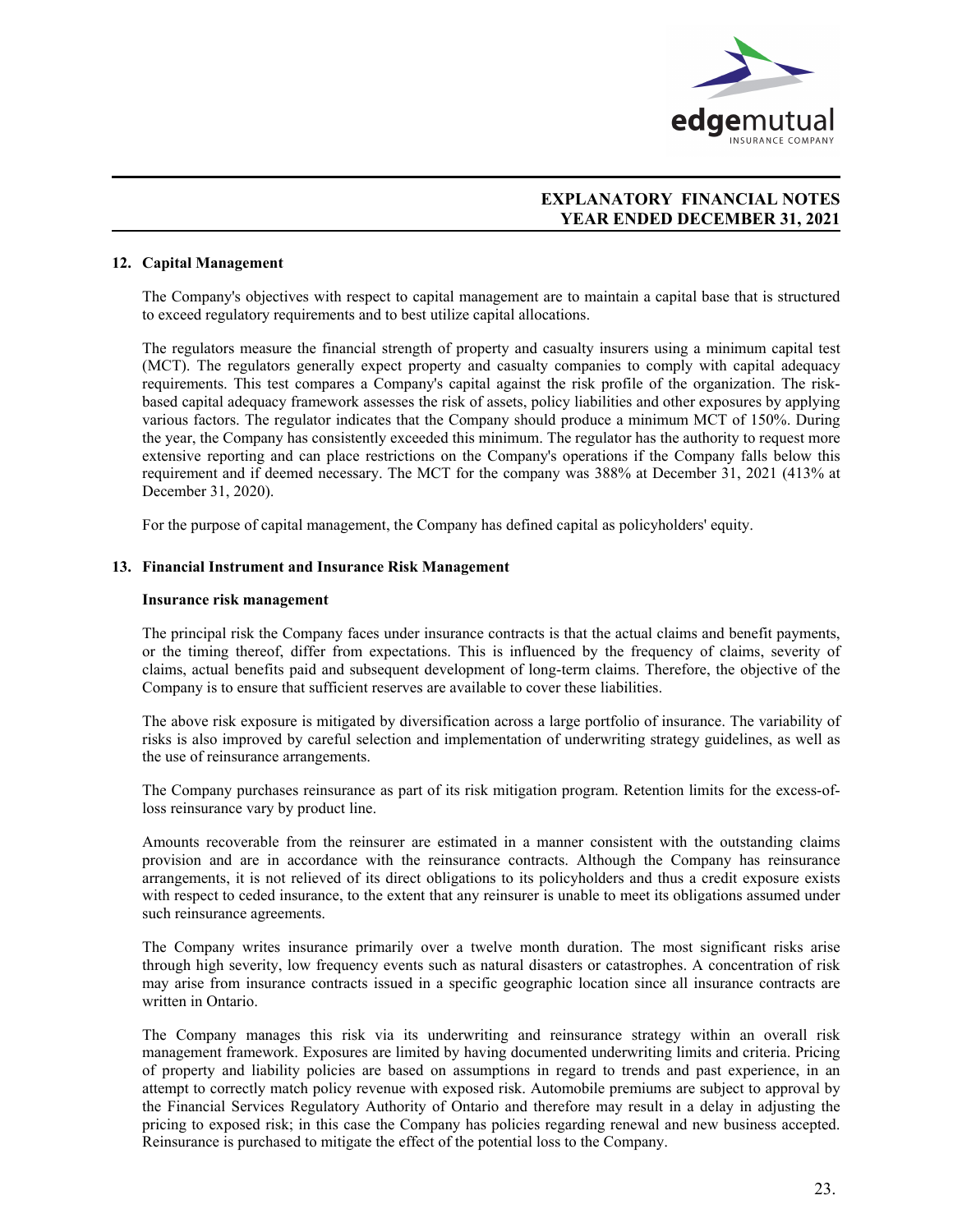

#### **13. Financial Instrument and Insurance Risk Management (Continued)**

The Company follows a policy of underwriting and reinsuring contracts of insurance which, in the main, limit the liability of the Company to an amount on any one claim of \$700,000 in the event of a property claim, an amount of \$700,000 in the event of an automobile claim, and an amount of \$700,000 in the event of a liability claim. The Company also obtained reinsurance which limits the Company's liability to \$1,575,000 in the event of a series of claims arising out of a single occurrence. In addition, the Company has obtained stop loss reinsurance which limits the liability of all claims in a specific year to 80% of net earned premiums.

The Company is exposed to a pricing risk to the extent that unearned premiums are insufficient to meet the related future policy costs. Evaluation is performed regularly to estimate future claims costs, related expenses and expected profit in relation to unearned premiums.

The risks associated with insurance contracts are complex and subject to a number of variables which complicate quantitative sensitivity analysis. The Company uses various techniques based on past claims development experience to quantify these sensitivities. This includes indicators such as average claim cost, amount of claims occurrence, expected loss ratios and claims development as described in note 6.

In relation to COVID-19, the Company applied judgement and actuarial standards to determine its unpaid claims, using different scenarios and assumptions based on the information currently available.

The table below sets out the concentration of unpaid claims and adjustment expenses by class of insurance:

|            | <b>December 31, 2021</b> |                  |               | December 31, 2020 |             |            |  |
|------------|--------------------------|------------------|---------------|-------------------|-------------|------------|--|
|            | Gross                    | Reinsurance      | <b>Net</b>    | Gross             | Reinsurance | <b>Net</b> |  |
|            | <b>Claims</b>            | <b>Of Claims</b> | <b>Claims</b> | Claims            | Of Claims   | Claims     |  |
|            | S                        | S                | S             | S                 | S           | \$         |  |
| Property   | 5,292,833                | 628,856          | 4,663,977     | 3,034,592         | 552,330     | 2,482,262  |  |
| Liability  | 4,641,050                | 985,104          | 3,655,946     | 4,632,189         | 1,374,033   | 3,258,156  |  |
| Automobile | 12,442,289               | 3,651,178        | 8,791,111     | 15,609,388        | 5,335,505   | 10,273,883 |  |
|            | 22,376,172               | 5,265,138        | 17,111,034    | 23,276,169        | 7,261,868   | 16,014,301 |  |

Results of sensitivity testing based on expected loss ratios are as follows, shown gross and net of reinsurance as impact on pre-tax income:

|                               | Property claims |               | Auto claims   |             | Liability claims |          |
|-------------------------------|-----------------|---------------|---------------|-------------|------------------|----------|
|                               | 2021            | 2020          | 2021          | 2020        | 2021             | 2020     |
|                               | S               | \$            | S             | S           | S                | S        |
| 5% increase in<br>loss ratios |                 |               |               |             |                  |          |
| Gross                         | $1,308,579$ (   | $1,136,165$ ( | $518,578$ ) ( | 496,633) (  | $169,830$ (      | 151,477) |
| <b>Net</b>                    | $1,140,427$ (   | 990,576) (    | $428,671$ (   | $400,974$ ( | $139,937)$ (     | 125,562) |
| 5% decrease in<br>loss ratios |                 |               |               |             |                  |          |
| Gross                         | 1,308,579       | 1,136,165     | 518,578       | 496,633     | 169,830          | 151,477  |
| <b>Net</b>                    | 1,140,427       | 990,576       | 428,671       | 400,974     | 139,937          | 125,562  |

There have been no significant changes from the previous year in the exposure to risk or policies, procedures and methods used to measure the risk.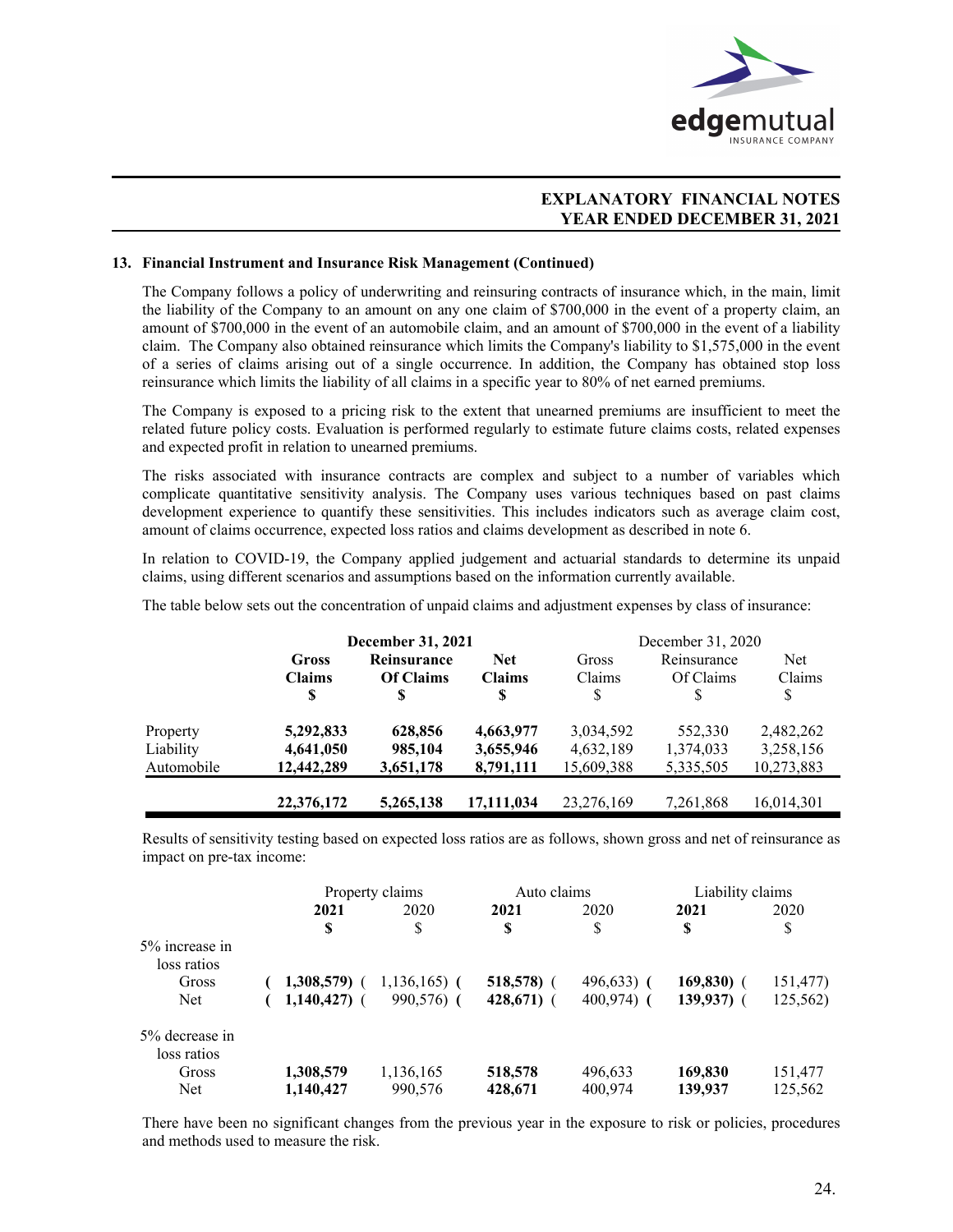

#### **13. Financial Instrument and Insurance Risk Management (Continued)**

#### **Credit risk**

Credit risk is the risk of financial loss to the Company if a debtor fails to make payments of interest and principal when due. The Company is exposed to this risk relating to its debt holdings in its investment portfolio and the reliance on reinsurers to make payment when certain loss conditions are met.

The Company's investment policy puts limits on the bond portfolio including portfolio composition limits, issuer type limits, bond quality limits, aggregate issuer limits and corporate sector limits. The bond portfolio remains very high quality with 100% of the bonds rated A or better. All fixed income portfolios are measured for performance on a quarterly basis and monitored by management on a monthly basis.

Reinsurance is placed with Farm Mutual Re, a Canadian registered reinsurer. Management monitors the creditworthiness of Farm Mutual Re by reviewing their annual financial statements and through ongoing communications. Reinsurance treaties are reviewed annually by management prior to renewal of the reinsurance contract.

Amounts receivable are short-term in nature and are not subject to material credit risk.

The maximum exposure to credit risk and concentration of this risk is outlined in note 4.

There have been no significant changes from the previous period in the exposure to risk or policies, procedures and methods used to measure the risk.

## **Market risk**

Market risk is the risk that the fair value of future cash flows of a financial instrument will fluctuate as a result of market factors. Market factors include three types of risk: currency risk, interest rate risk and equity risk.

The Company's investment policy operates within the guidelines of the Ontario Insurance Act. An investment policy is in place and its application is monitored by management and the Board of Directors. Diversification techniques are utilized to minimize risk. The policy limits the investment in any one corporate issuer to a maximum of 5% of the company's total assets.

a) Currency risk

Currency risk relates to the company operating in different currencies and converting non-Canadian earnings at different points in time at different foreign exchange levels when adverse changes in foreign currency exchange rates occur.

The Company's foreign exchange risk is related to its stock holdings. The Company limits its holdings in foreign equity to 30% of the equity portfolio in accordance with its investment policy. A 1% change in the value of the United States dollar would affect the fair value of these equities by approximately \$22,800, which would be reflected in the statement of comprehensive income.

There have been no significant changes from the previous period in the exposure to risk or policies, procedures and methods used to measure the risk.

b) Interest rate risk

Interest rate risk is the potential for financial loss caused by fluctuations in fair value or future cash flows of financial instruments because of changes in market interest rates.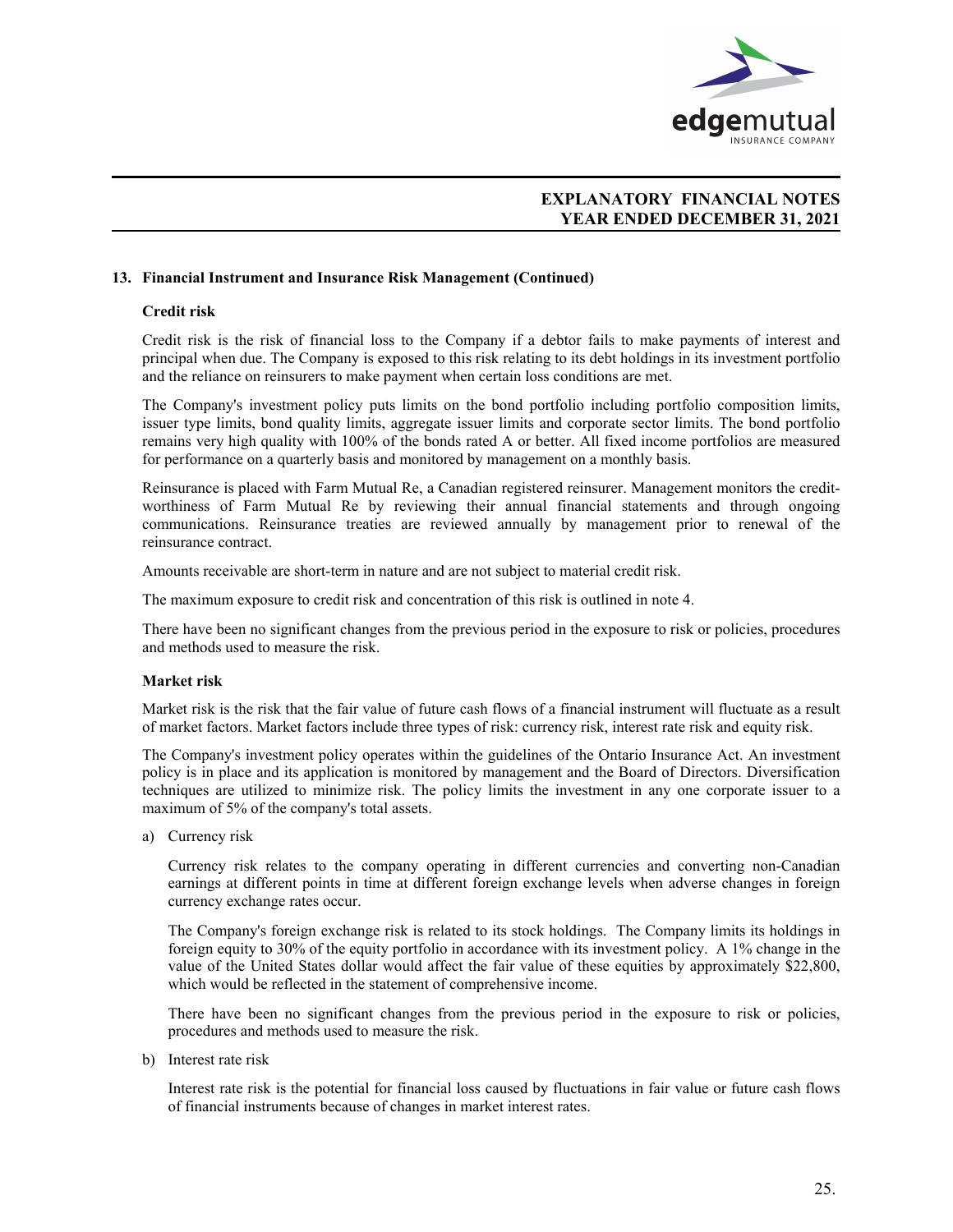

## **13. Financial Instrument and Insurance Risk Management (Continued)**

#### **Market risk (continued)**

b) Interest rate risk (continued)

The Company is exposed to this risk through its interest bearing investments, which include treasury bills, guaranteed investment certificates and bonds.

Historical data and current information is used to profile the ultimate claims settlement pattern by class of insurance, which is then used in a broad sense to develop an investment policy and strategy. However, because a significant portion of the Company's assets relate to its capital rather than liabilities, the value of its interest rate based assets exceeds its interest rate based liabilities. As a result, generally, the Company's investment income will move with interest rates over the medium to long-term with short-term interest rate fluctuations creating unrealized gains or losses in net income. There are no occurrences where interest would be charged on liabilities; therefore, little protection is needed to ensure the fair market value of assets will be offset by a similar change in liabilities due to an interest rate change.

The objective, policies and procedures for managing interest rate risk is to diversify the bond and guaranteed investment portfolio in such a way that this portfolio is laddered over a period of five years. This protects the Company from fluctuations in interest rates.

Had prevailing interest rates of the bond funds increased or decreased by 1.0%, assuming a parallel shift in the yield curve and all other variables held constant, the market value of the fixed income holdings would have decreased or increased by approximately 7.9%. The fixed income holdings' sensitivity to interest rate fluctuations was estimated using the weighted average duration of the fixed income holdings. In practice, actual results may differ from this sensitivity analysis and the difference could be material.

There have been no significant changes from the previous period in the exposure to risk, nor any significant changes to policies, procedures and methods used to measure the risk.

c) Equity risk

Equity risk is the uncertainty associated with the valuation of assets arising from changes in equity markets. The Company is exposed to this risk through its equity holdings within its investment portfolio.

The company's portfolio includes Canadian stocks with fair values that move with the Toronto Stock Exchange Composite Index and U.S. stocks, with fair values that move with the S&P 500 Index. A 10% movement in the Canadian stock markets, with all other variables held constant, would have an estimated effect on the fair values of the company's Canadian common stocks of approximately \$1,163,000. A 10% movement in the U.S. stock markets, with all other variables held constant, would have an estimated effect on the fair values of the company's U.S. stocks of approximately \$228,000. These changes would be recognized in the statement of comprehensive income.

There have been no significant changes from the previous period in the exposure to risk, nor any changes to the investment policies, procedures and processes for managing equity risk.